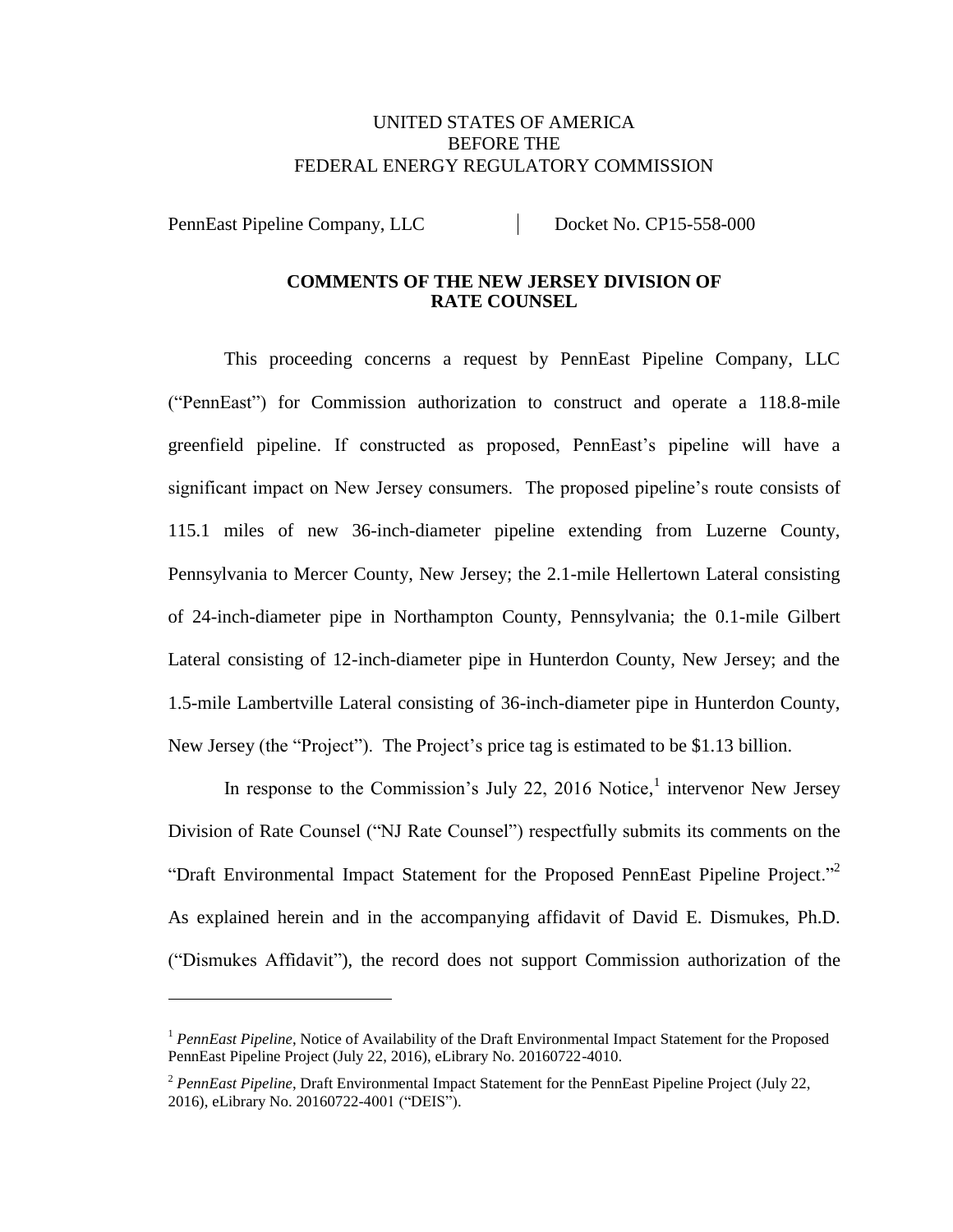Project. PennEast has failed to demonstrate that the Project is in fact "needed," and the DEIS gives overly short shrift to the "no action" alternative. Moreover, the terms under which the Project has been proposed are unduly generous to PennEast and unfair to consumers.

#### **I. COMMUNICATIONS AND CORRESPONDENCE**

Correspondence and communications concerning these comments should be directed to:

Stefanie Brand Felicia Thomas-Friel Brian Lipman Henry Ogden THE DIVISION OF RATE COUNSEL 140 East Front Street 4th Floor P.O. Box 003 Trenton, NJ 08625 Phone: (609) 984-1460 Fax: 609-292-2923 sbrand@rpa.state.nj.us fthomas@rpa.state.nj.us blipman@rpa.state.nj.us hogden@rpa.state.nj.us

Scott H. Strauss Stephen C. Pearson Amber L. Martin SPIEGEL & MCDIARMID LLP 1875 Eye Street, NW Suite 700 Washington, DC 20006 Phone: (202) 879-4000 Fax: (202) 393-2866 scott.strauss@spiegelmcd.com steve.pearson@spiegelmcd.com amber.martin@spiegelmcd.com

## **II. COMMENTS**

#### *A. The DEIS analysis of the no action alternative is deficient because it fails to include a sufficient examination of whether the Project is necessary to fulfill a legitimate need.*

Section 1502.14(d) of the regulations implementing the National Environmental Policy Act, 40 C.F.R. § 1502.14(d), requires the Commission to evaluate "the alternative of no action." In its current form, the Project DEIS is deficient in that it fails to give fair consideration to the no action alternative. The DEIS does not evaluate fully whether the Mid-Atlantic region in fact needs the proposed additional pipeline capacity. Instead, in analyzing the no-action alternative, the DEIS accepts at face value PennEast's assertion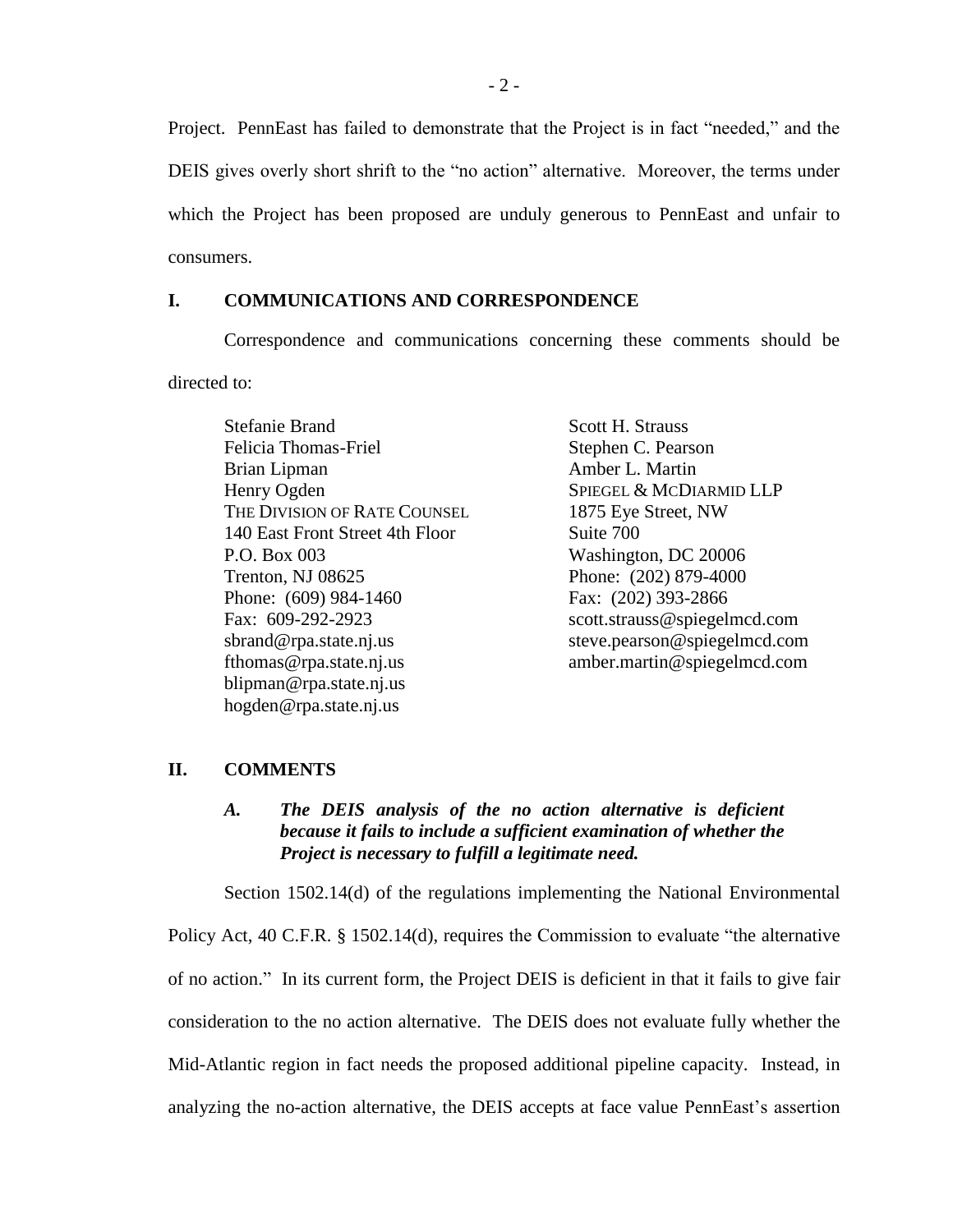that additional pipeline capacity into the Mid-Atlantic is necessary, thereby failing to examine whether PennEast has in fact demonstrated that need.

The DEIS rejects the potential no action alternative because while doing so would obviously avoid the Project's short- and long-term environmental impacts, "the objectives of the Project would not be met." DEIS at 3-3. The DEIS describes the Project as a "response to market demands and interest from shippers that require transportation capacity to accommodate increased demand and greater reliability of natural gas in the region," intended to "provide a long-term solution to bring the lowest cost natural gas available . . . to homes and businesses in Pennsylvania, New Jersey, and surrounding states." *Id.* In short, and as explained in the DEIS, the no action alternative is not preferable because it will not satisfy "the objectives of the Project, provide an equivalent supply of energy, or meet the demands of the Project shippers." *Id.* at ES-15 and 5-18; *see also PennEast Pipeline Co.*, Application of PennEast for Certificates of Public Convenience and Necessity and Related Authorizations at 4 (Sept. 24, 2015), eLibrary No. 20150925-5028 ("Application"). More specifically, the DEIS asserts that "[i]f PennEast's proposed facilities are not constructed, the Project shippers may need to obtain an equivalent supply of natural gas from new or existing pipeline systems." DEIS at 3-3. This determination misses the mark because PennEast has not demonstrated that the purported "increased demand [for] . . . natural gas in the region" in fact exists. *Id.*

PennEast bases its claim of need on "precedent agreements with seven foundation shippers and twelve total shippers, which together combine for a commitment of firm capacity of 990,000 dekatherms per day ('Dth/d')," approximately 90% of the Project's total capacity. Application at 2, 10-11. Although the Commission views "long-term firm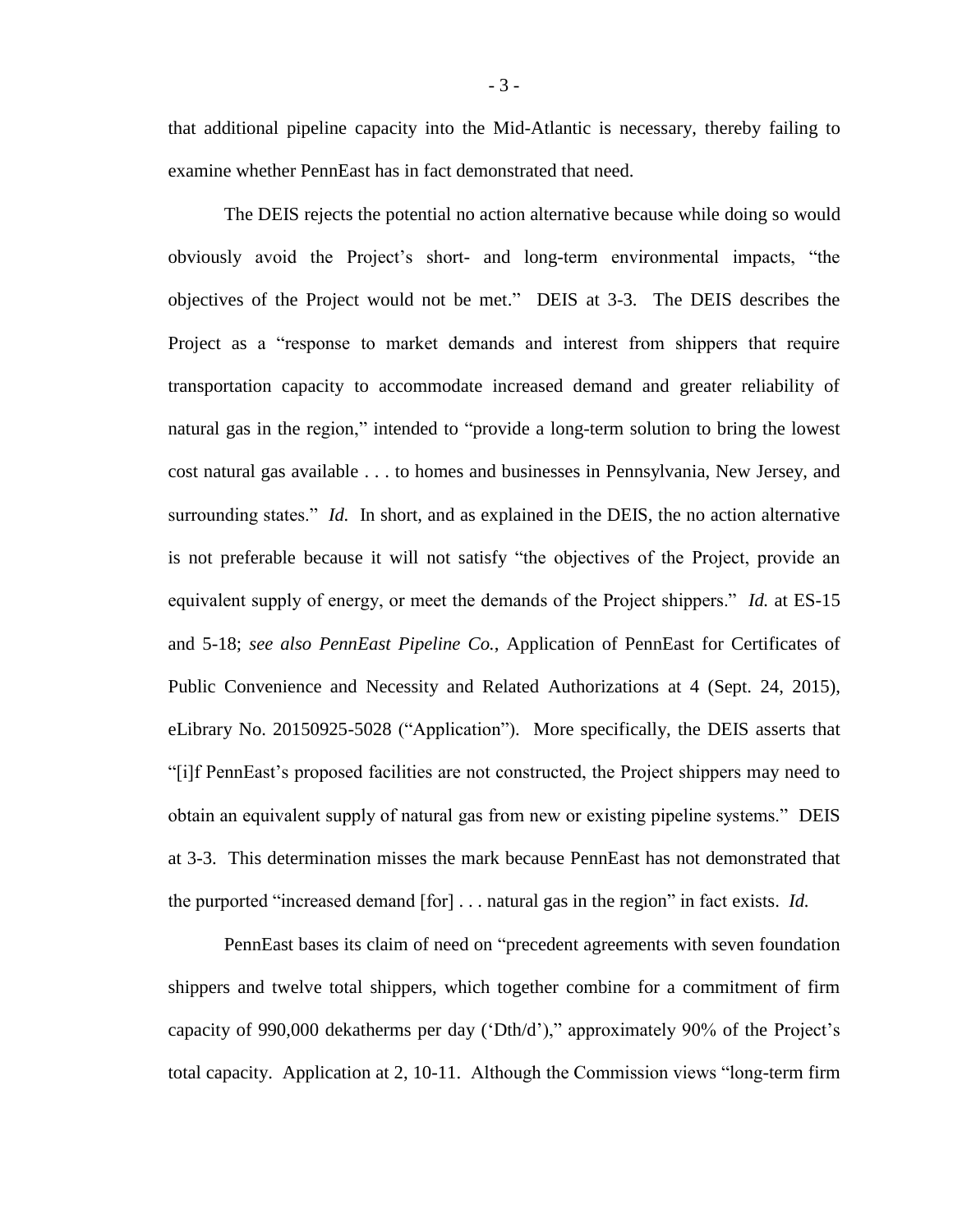capacity as important evidence of market demand,"<sup>3</sup> NEPA requires FERC to examine more "rigorously" the need for a proposed project before rejecting potential alternatives, including no action. 4 In this case, approximately 610,000 Dth/d of the 990,000 Dth/d of capacity has been contracted by affiliates of the Project owners. Application at 10. PennEast is a joint venture owned by Spectra Energy Partners, LP together with subsidiaries of AGL Resources Inc., New Jersey Resources, South Jersey Industries, UGI Energy Services, LLC, and Public Service Enterprise Group ("PSEG"). *Id.* at 7-8. Of the twelve shippers that have subscribed to Project capacity, five of them are affiliates of companies that collectively own PennEast. Specifically, Pivotal Utility Holdings, Inc. (D/B/A Elizabethtown Gas), a subsidiary of AGL Resources, Inc., has contracted for 100,000 Dth/d. New Jersey Resources is the parent company of New Jersey Natural Gas Company, which has contracted with PennEast for 180,000 Dth/d of firm transportation capacity. Similarly, South Jersey Industries subsidiary South Jersey Gas Company has contracted with PennEast for firm capacity of 105,000 Dth/d. UGI Energy Services, LLC, the parent of PennEast stakeholder UGI PennEast LLC, has contracted for firm capacity 100,000 Dth/d. And PSEG Power LLC, a member of the PSEG corporate family, has likewise contracted for 125,000 Dth/d. *Id.* Thus, two-thirds of the demand for the pipeline exists because the Project's stakeholders have said it is needed. This selfdealing undermines the assertion of need that the DEIS relies upon to dismiss the no action alternative.

<sup>3</sup> *Id.* at 10 citing *Certification of New Interstate Natural Gas Pipeline Facilities*, 88 FERC ¶ 61,227, at 61,744 (1999), *corrected*, 89 FERC ¶ 61,040 (1999), *clarified in* 90 FERC ¶ 61,128, *further clarified in* 92 FERC ¶ 61,094 (2000)

<sup>4</sup> *See* 40 C.F.R. § 1502.14(a) (requiring an agency preparing an environmental impact statement to "[r]igorously explore and objectively evaluate all reasonable alternatives").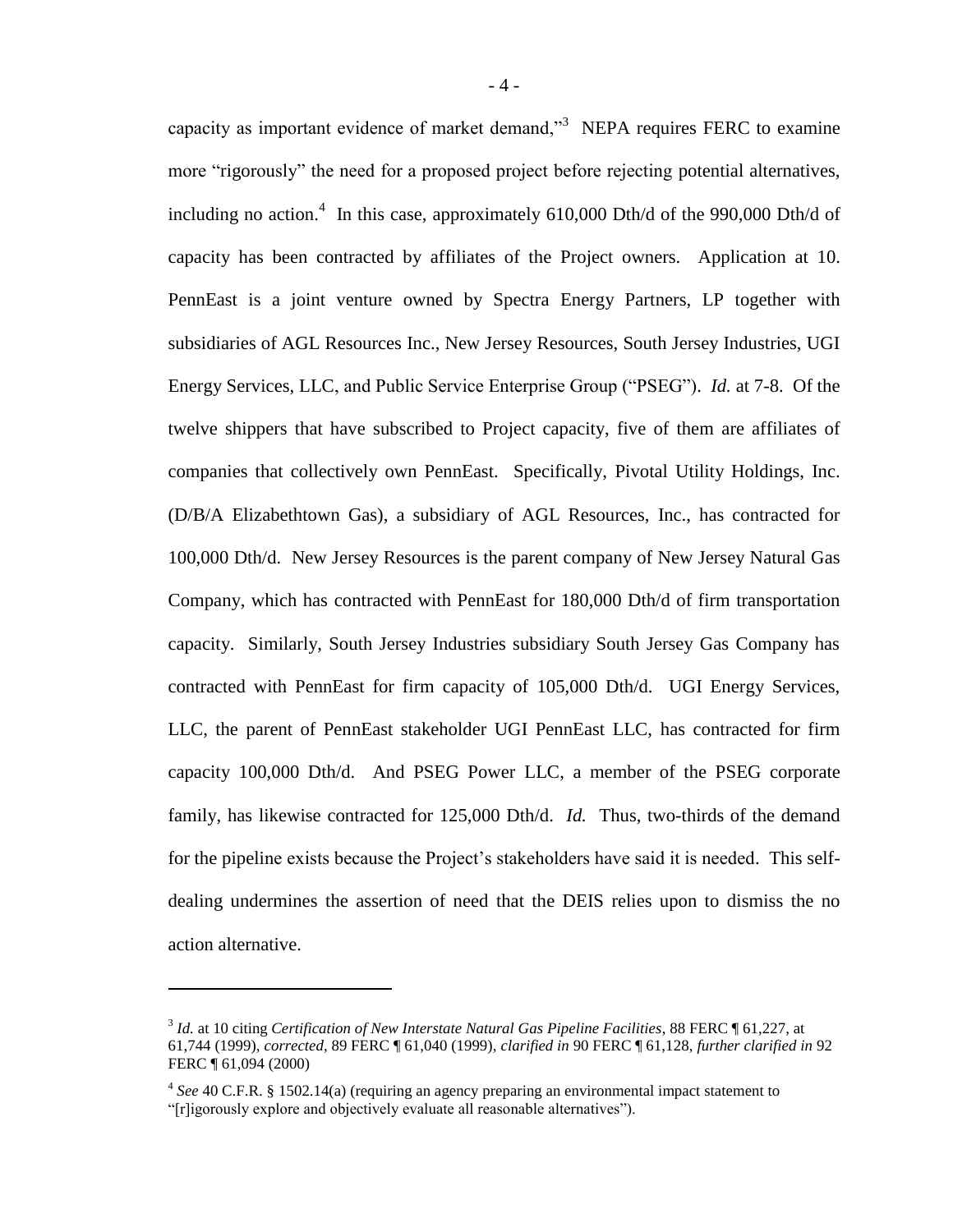Given that two-thirds of the capacity under precedent agreements is with affiliates of the owners, the DEIS should have included an independent analysis of the need for the capacity the proposed Project will provide. NJ Rate Counsel asserts that such an independent analysis would have revealed that the forecasted supply and demand requirements for New Jersey and Pennsylvania local gas distribution companies ("LDCs") can be met through existing supply arrangements. The table below provides peak day requirement—i.e., the highest 24-hour usage of natural gas during a year—and total supply projections for three New Jersey LDCs and three Pennsylvania LDCs, as reported to the New Jersey Board of Public Utilities ("NJ BPU") and the Pennsylvania Public Utility Commission, respectively.

|                                                                                   | <b>PSE&amp;G</b>                                              |                                                                  |                                    | <b>South Jersey Gas</b>                                          |                                                  |                                      | <b>Elizabethtown Gas</b>                      |                                               |                                      |
|-----------------------------------------------------------------------------------|---------------------------------------------------------------|------------------------------------------------------------------|------------------------------------|------------------------------------------------------------------|--------------------------------------------------|--------------------------------------|-----------------------------------------------|-----------------------------------------------|--------------------------------------|
|                                                                                   | <b>Peak Dav</b><br>Requirement                                | <b>Total Gas</b><br><b>Supply</b><br>$\cdots$ (Dth) $\cdots$ (%) | Percent<br>of Total                | Peak Day<br>Requirement<br>----------- (Dth) ----------- $(\% )$ | <b>Total Gas</b><br><b>Supply</b>                | Percent<br>of Total                  | Peak Day<br>Requirement                       | <b>Total Gas</b><br><b>Supply</b>             | <b>Percent</b><br>of Total<br>(%)    |
| $2015 - 2016$<br>$2016 - 2017$<br>$2017 - 2018$<br>$2018 - 2019$<br>$2019 - 2020$ | 3,075,400<br>3,089,600<br>3,113,200<br>3,141,000<br>3,181,100 | 3,072,400<br>3,074,500<br>3,075,900<br>3,078,500<br>3,079,900    | 100%<br>100%<br>99%<br>98%<br>97%  | n.a.<br>512,891<br>520,555<br>528,351<br>536,280                 | n.a.<br>554,755<br>564,755<br>564,755<br>564,755 | n.a.<br>108%<br>108%<br>107%<br>105% | 189,820<br>285,070<br>288,440<br>n.a.<br>n.a. | 397,820<br>402,610<br>423,890<br>n.a.<br>n.a. | 210%<br>141%<br>147%<br>n.a.<br>n.a. |
|                                                                                   | <b>UGI Utilities</b>                                          |                                                                  |                                    | <b>UGI Penn</b>                                                  |                                                  |                                      | <b>PECO</b>                                   |                                               |                                      |
|                                                                                   | Peak Dav<br>Requirement                                       | <b>Total Gas</b><br><b>Supply</b>                                | Percent<br>of Total                | Peak Day<br>Requirement                                          | <b>Total Gas</b><br><b>Supply</b>                | Percent<br>of Total                  | Peak Day<br>Requirement                       | <b>Total Gas</b><br><b>Supply</b>             | Percent<br>of Total                  |
|                                                                                   | (9/0)                                                         |                                                                  | ------------ (Dth) ----------- (%) |                                                                  | ----------- (Dth) -----------<br>(%)             |                                      |                                               |                                               |                                      |
|                                                                                   |                                                               |                                                                  |                                    |                                                                  |                                                  |                                      |                                               |                                               |                                      |
| $2015 - 2016$<br>$2016 - 2017$<br>$2017 - 2018$                                   | n.a.<br>827,320<br>844,804                                    | n.a.<br>812,343<br>828,120                                       | n.a.<br>98%<br>98%                 | n.a.<br>208,303<br>209,752                                       | n.a.<br>208,303<br>209,187                       | n.a.<br>100%<br>100%                 | n.a.<br>802,834<br>n.a.                       | n.a.<br>720,017<br>n.a.                       | n.a.<br>90%<br>n.a.                  |

## **LDC Forecast Peak Day Requirement and Total Natural Gas Supply**

As Dr. Dismukes explains, these LDCs' own projections suggest peak day requirements will remain relatively stable through 2020—and indicate that there is no imminent need for significant amounts of additional capacity. Dismukes Aff. ¶¶ 10-12. Further, the displacement of Gulf Coast supplies by emerging natural gas production from the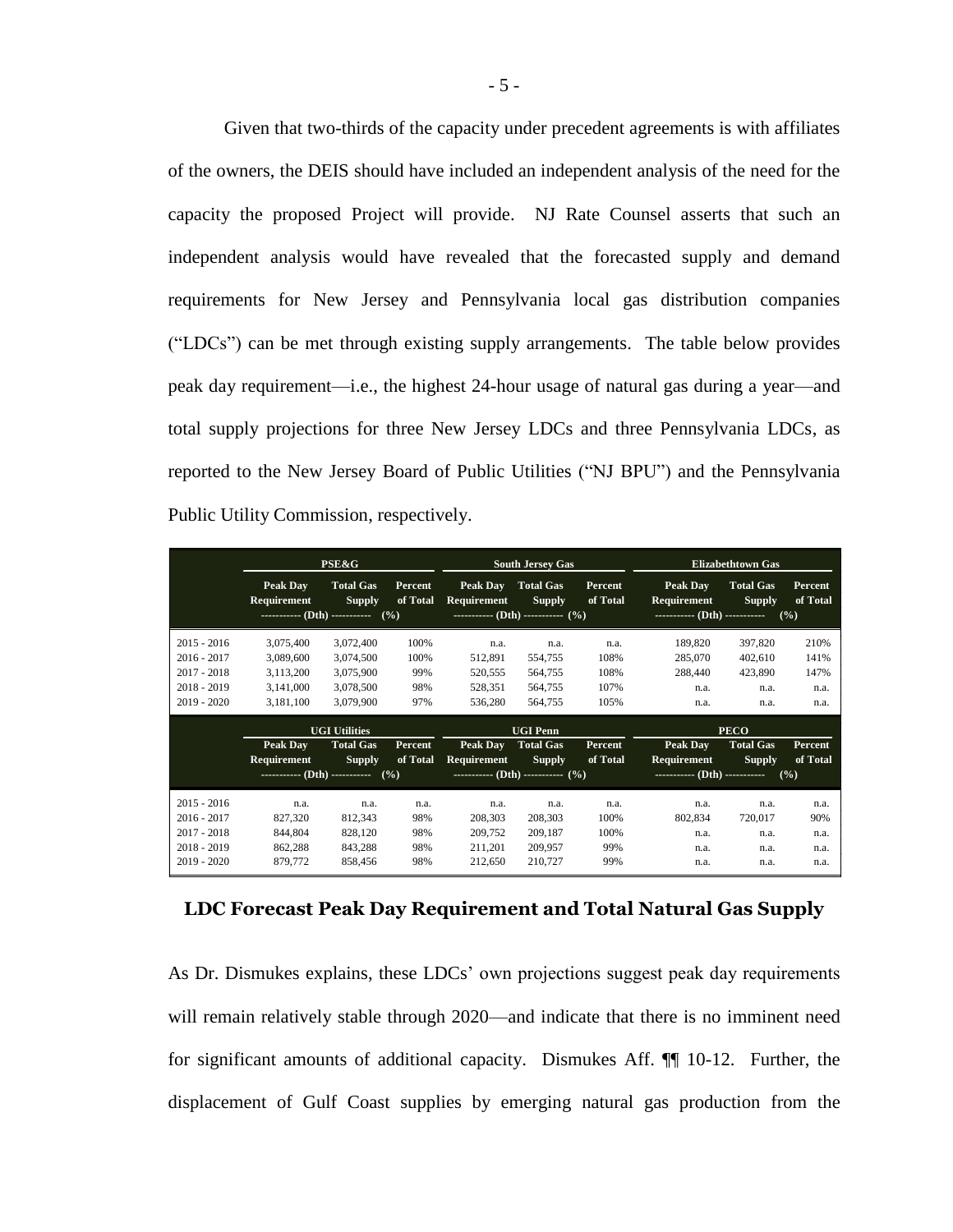Marcellus Shale and the Utica Shale at traditional market area receipt points has left longhaul pipelines, including those that serve New Jersey LDCs, with underutilized upstream capacity. Dismukes Aff. ¶¶ 13. Specifically, Tennessee Gas Pipeline ("Tennessee"), Transcontinental Gas Pipeline ("Transco"), and Texas Eastern Transmission ("Texas Eastern"), all of which serve New Jersey LDCs, have seen significant drops in capacity utilization since 2007, as demonstrated in the table below. *Id.*



**Average Annual Utilization of Natural Gas Transportation Pipelines**<sup>5</sup>

In addition to the glut of underutilized capacity on existing gas transmission systems into the Mid-Atlantic, New Jersey LDC Public Service Electric & Gas Company ("PSE&G") reports that it has *turned back* 145,000 Dth/d of firm transportation capacity in the past

<sup>5</sup> Denny Young, Black & Veatch, *Has Emerging Natural Gas Shale Production Affected Financial Performances of Interstate Pipelines?* (2013), http://bv.com/energy-strategies-report/august -2013 issue/has-emerging-natural-gas-shale-production-affected-financial-performances-of-interstate-pipelines.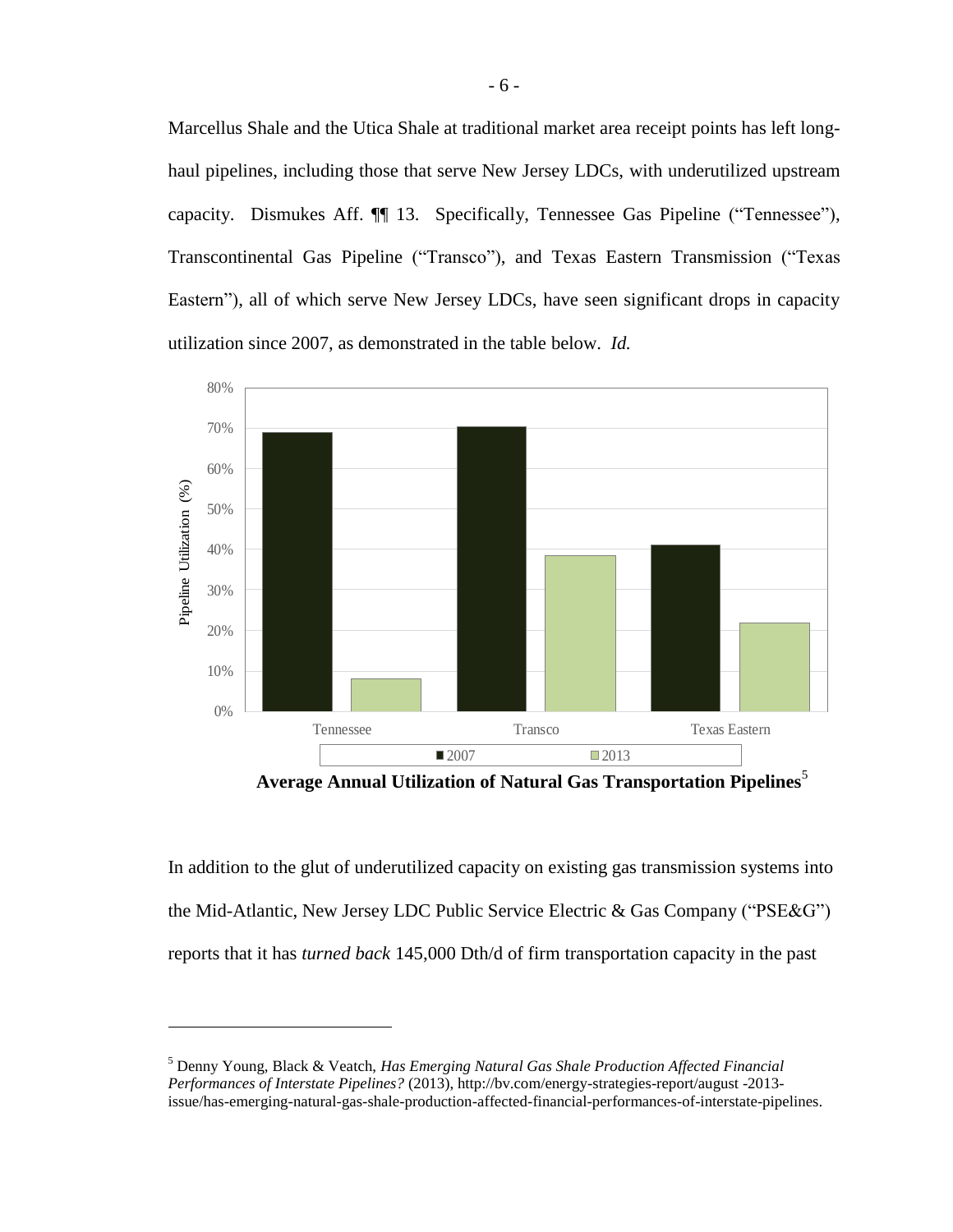year.<sup>6</sup> Several New Jersey LDCs also report sufficient access to production from the Marcellus Shale.<sup>7</sup> For example, in its most recent annual review and revision of its basic gas supply service, New Jersey Natural Gas Company reported that "[t]he majority of the market area assets of the Company are positioned to take advantage of the natural gas produced in the Marcellus Shale."<sup>8</sup> As Dr. Dismukes makes clear, the data suggest that that the market does not demand additional transportation capacity or, more specifically, additional access to the Marcellus Shale.

This significant evidence notwithstanding, the DEIS accepts at face value PennEast's assertion of need for the Project, and relies on that assertion almost exclusively in dismissing the no action alternative. Specifically, the DEIS suggests that

> [i]f PennEast's proposed facilities are not constructed, the Project shippers may need to obtain an equivalent supply of natural gas from new or existing pipeline systems. In response, PennEast or another natural gas transmission company would likely develop a new project or projects to provide the volume of natural gas contracted through the Project's binding precedent agreements with the Project shippers. Alternatively, customers of the Project shippers could seek to use alternative fuel or renewable energy sources, which could require new facilities. In either case, construction of new pipelines or other energy infrastructure would result in environmental impacts that could be equal to or greater than those of the Project.

<sup>6</sup> PSE&G, Initial Filing Motion, Supporting Testimony, and Tariff Modifications at Item 18, § 3, *In the Matter of Pub. Serv. Elec. & Gas Co.'s 2016/2017 Annual BGSS Commodity Charge Filing for its Residential Gas Customers Under its Periodic Pricing Mechanism and for Changes in its Balancing Charge*, Docket No. GR16060486 (N.J. Bd. Pub. Utils. Jun. 1, 2016).

<sup>&</sup>lt;sup>7</sup> *Id.* ("The ability of the Company to buy more economical gas supplies in the Marcellus region has provided the ability to turn back [] capacity at the expiration of [its] pipeline contracts," with "both Trunkline and Panhandle."); *see also* Pre-filed Direct Testimony and Exhibits of Jayana S. Shah at 6:10-11, attached to N.J. Natural Gas Co., Petition, *In the Matter of the Petition of N.J. Natural Gas Co. for the Annual Review & Revision of Its Basic Gas Supply Serv. (BGSS) & Conservation Incentive Program (CIP) Rates for F/Y 2017*, Docket No. GR16060482 (N.J. Bd. Pub. Utils. Jun. 1, 2016) ("The Company's transport and storage assets are positioned to flow supply from Marcellus Shale.").

<sup>8</sup> *Id.* at 6:17-19.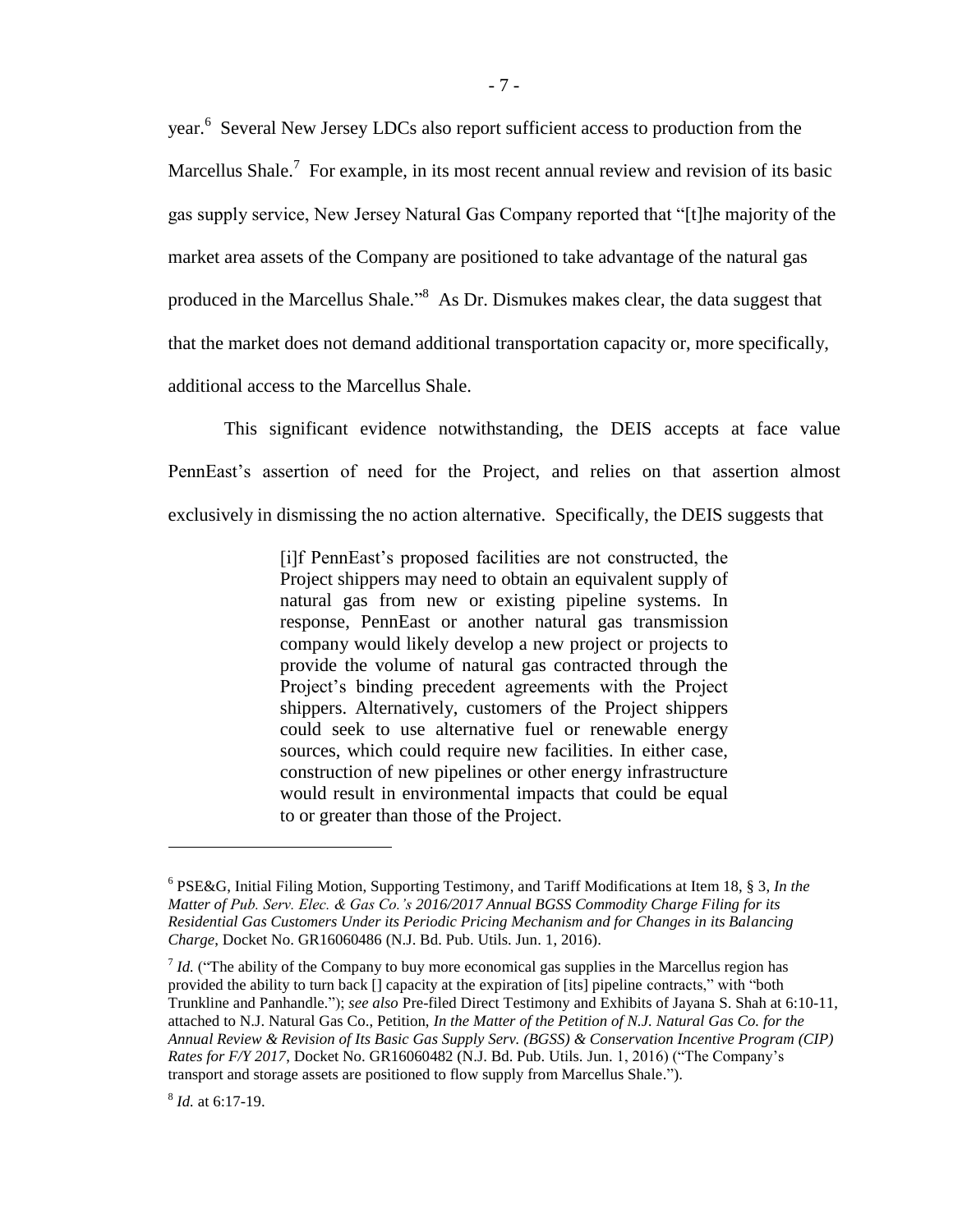DEIS at 3-3. For these reasons, the DEIS states that "the No Action Alternative would not be preferable to or provide a significant environmental advantage over the Project." *Id.* But the "need" that the Project purports to fill, which has been asserted by affiliates of the Project owners, is contrary to the utilization data presented above. Those data show that the forecasted demands of the LDCs that PennEast is designed to supply are already being met by existing gas supply arrangements and available transportation capacity. For these reasons, NJ Rate Counsel asks that the Commission not accept the findings of the DEIS, and urges that the Commission take a much closer look at the fundamental question of whether the capacity of the Project is, in fact, "needed."

#### *B. PennEast's requested rate of return is excessive.*

As described above, PennEast's justification of the Project's "need" consists of precedent agreements with affiliates of the Project owners—notwithstanding that those same affiliates appear to have sufficient capacity to meet demand through at least 2020. NJ Rate Counsel is concerned that the DEIS does not address that the "need" for the Project appears to be driven more by the search for higher returns on investment than any actual deficiency in gas supply or pipeline capacity to transport it. Even if there were in fact a demonstrated need for the transportation capacity PennEast proposes to offer, a reasonable, compensatory rate should be sufficient to bring that capacity to market. By contrast, and as explained below, PennEast is requesting rates calculated using a substantially above-market return on equity ("ROE") of 14%, an equally above-market and unsupported 6.00% cost of debt, and a 60% equity-heavy capital structure. Application at 32. But the pursuit of rich financial incentives does not constitute a showing of "need" and is insufficient to justify the Project.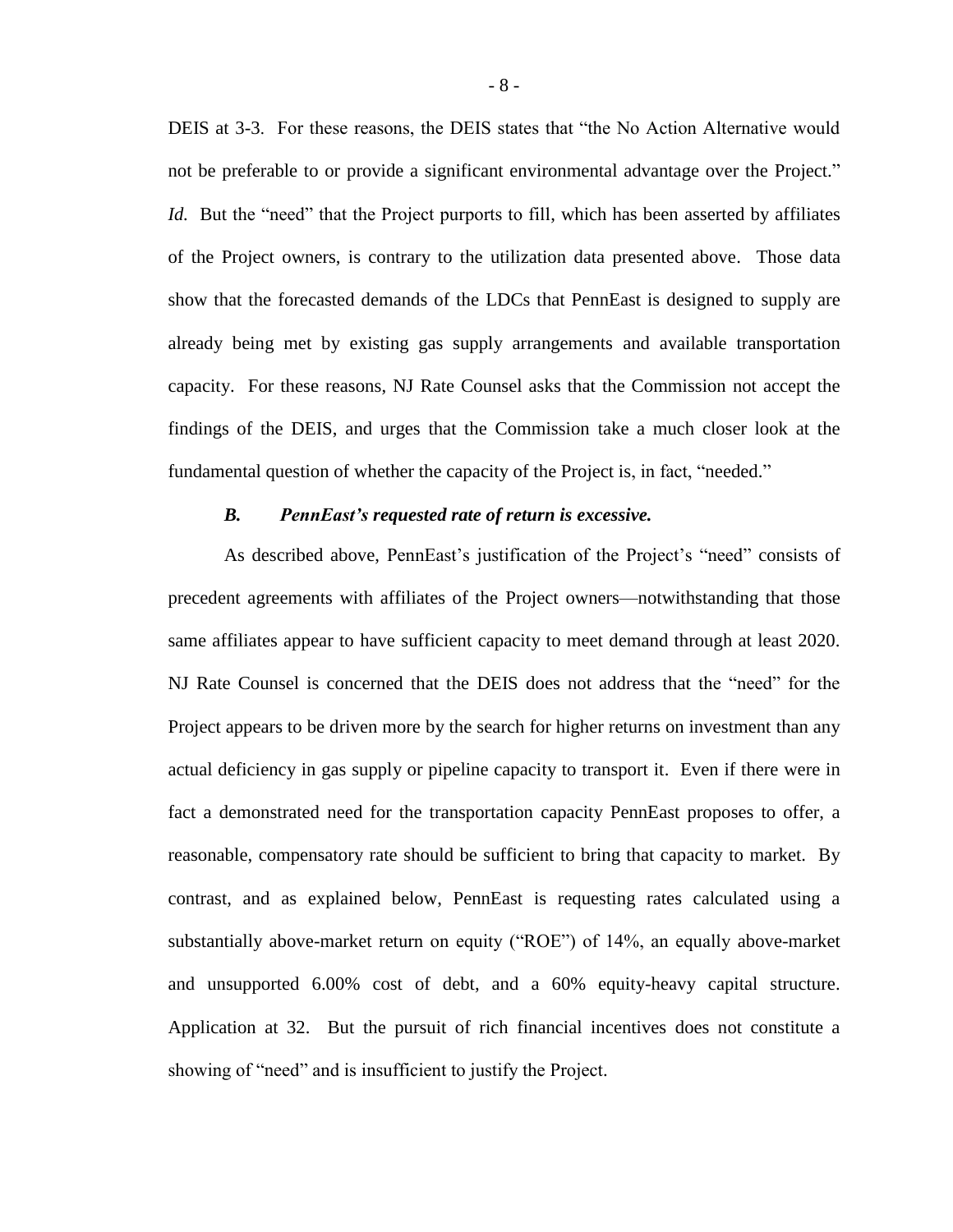1. The potential to obtain a high award of a rate of return is creating the "need" for the PennEast Project.

As the Commission is well aware from its consideration in the last few years of both pipeline rate cases and a large number of Federal Power Act complaints, ROEs have been trending down significantly as a reflection of capital market realities. The Commission has been presented with applications of its Discounted Cash Flow ("DCF") methodology that support ROEs in the 8% range.<sup>9</sup> In this financial environment, the opportunity to receive a Commission-regulated return of 14% is tantamount to winning the lottery. NJ Rate Counsel is concerned that this opportunity may be a key motivating factor behind the Project.

As noted above, PennEast is 90% owned by affiliates of LDCs in Pennsylvania and New Jersey. Application at 10-11. Moreover, New Jersey Natural Gas, South Jersey Gas, and Pivotal Utility Holdings, Inc. (D/B/A Elizabethtown Gas) have signed precedent agreements for 385,000 Dth/d, or nearly 40%, of the subscribed capacity. Application at 10. At present, the NJ BPU has authorized New Jersey Natural Gas, South Jersey Gas, and Elizabethtown Gas to earn returns on common equity of up to  $9.75\%$ ,  $^{10}$   $9.75\%$ ,  $^{11}$  and

<sup>9</sup> *See, e.g.*, *Sw. Power Pool, Inc.*, Prepared Direct and Answering Testimony of Commission Trial Staff Witness Sophia Z. Luo, Ex. S-8, Docket No. ER16-204-001 (Aug. 2, 2016), eLibrary No. 20160802-5114 (recommending an ROE of 8.36%, which was the median of a zone of reasonableness of 6.51% to 9.50% for a six-month study period ending June 30, 2016 using a proxy group for a utility with an S&P credit rating of "A" and Moody's credit rating of Baa1).

<sup>&</sup>lt;sup>10</sup> In the Matter of Petition of New Jersey Natural Gas Co. for Approval of an Increase in Gas Base Rates *and for Changes in its Tariff for Gas Serv., Approval of Safe Program Extensions, and Approval of Safe Extension and NJ Rise Rate Recovery Mechanisms Pursuant to N.J.S.A. 48:2-21, 48:2-21.1 and for Changes to Depreciation Rates for Gas Property Pursuant to N.J.S.A. 48:2-18* at 17, 22, line 30, Docket No. GR15111304 (N.J. Bd. Pub. Utils. Aug. 17, 2016).

<sup>&</sup>lt;sup>11</sup> In the Matter of the Petition of S. Jersey Gas Co. For Approval of Increased Base Tariff Rates and *Charges for Gas Serv. and Other Tariff Revisions*, Decision and Order Approving Stipulations at 4, Docket No. GR13111137 (N.J. Bd. Pub. Utils. Sept. 30, 2014).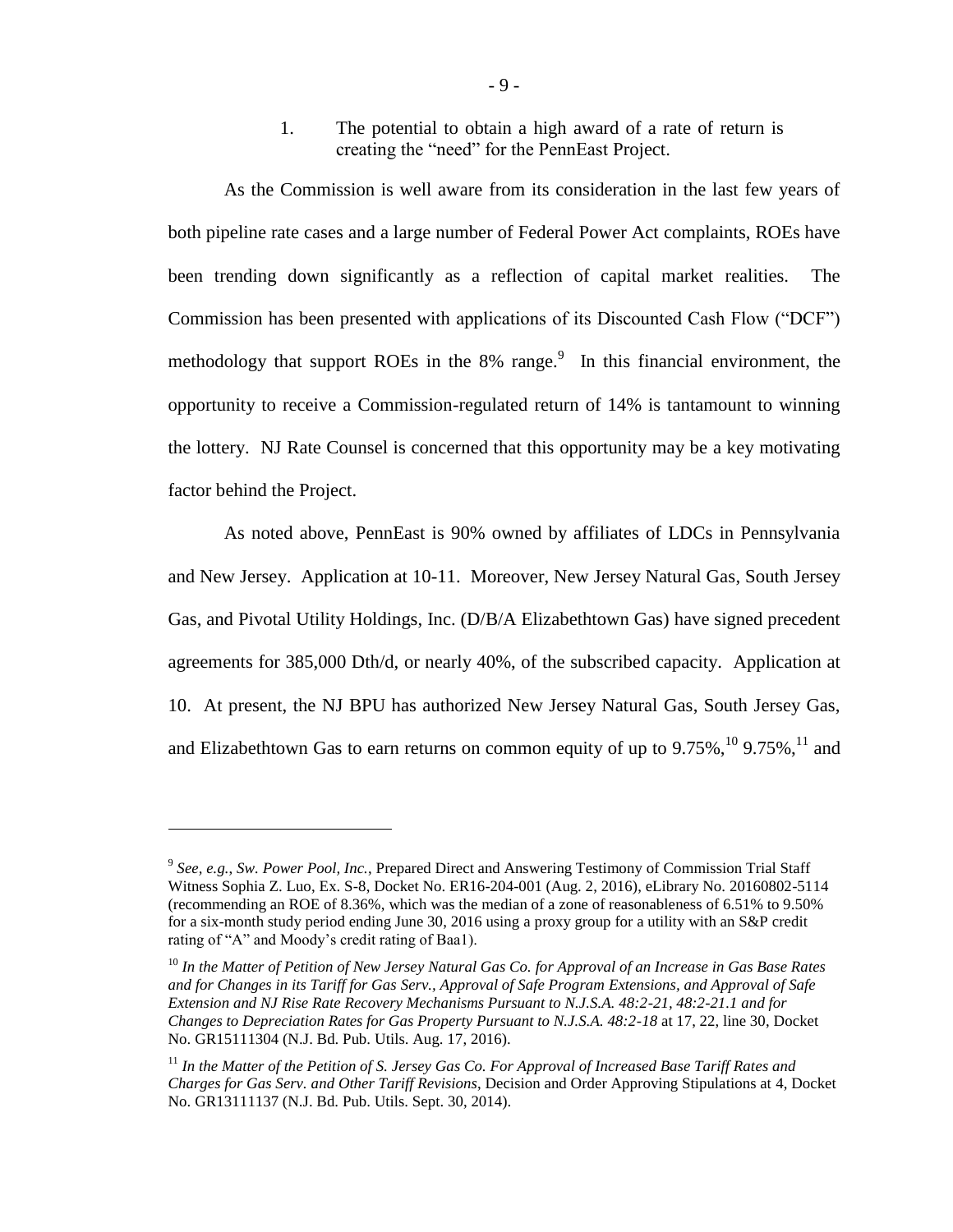11.3%,<sup>12</sup> respectively. However, if these New Jersey LDCs buy transport on PennEast under Commission-regulated rates that provide a 14% ROE, New Jersey retail customers will pay that 14% return, not the return authorized by New Jersey regulators.

And the establishment by New Jersey regulators of rates of return in the 9-10% range is far from out-of-step with national trends; their rulings are consistent with both state commission decisions elsewhere and actual conditions in the capital markets. The table below provides data collected by Regulatory Research Associates that summarizes state regulator decisions establishing ROE and capital structure for gas utilities.

| <b>Average State Commission-Approved Rates of Return</b><br>for Gas Utilities |            |                     |  |  |  |  |
|-------------------------------------------------------------------------------|------------|---------------------|--|--|--|--|
| Year                                                                          | <b>ROE</b> | <b>Equity Ratio</b> |  |  |  |  |
| 2012                                                                          | 9.94%      | 51.13%              |  |  |  |  |
| 2013                                                                          | 9.68       | 50.60               |  |  |  |  |
| 2014                                                                          | 9.78       | 51.11               |  |  |  |  |
| 2015                                                                          | 9.60       | 49.93               |  |  |  |  |
| 2016                                                                          | 9.45       | 50.42               |  |  |  |  |
|                                                                               |            |                     |  |  |  |  |

*Source:* Regulatory Research Associates, *Major Rate Case Decisions, January-June 2016,* July 15, 2016 at 5. (Note: 2016 figures are derived from year-to-date data through June 2016.)

Notably, the data show that, over the last five years, state regulators have consistently approved ROEs of less than 10% for natural gas utilities. If FERC uses a 14% ROE, however, to establish transportation rates, state regulators must permit LDCs to recover those costs. When a pipeline is owned by an affiliate of an LDC, and that affiliate is permitted by the Commission to recover an ROE above that approved by the state

<sup>&</sup>lt;sup>12</sup> In the Matter of the Petition of Pivotal Util. Holdings, Inc.  $d/b/a$  Elizabethtown Gas for Approval of *Increased Based Tariff Rates and Charges for Gas Servs. and Other Tariff Revisions*, Decision and Order Approving Stipulation and Adopting Initial Decision at 3, Docket No. GR09030195 (N.J. Bd. Pub. Utils. Dec. 17, 2009).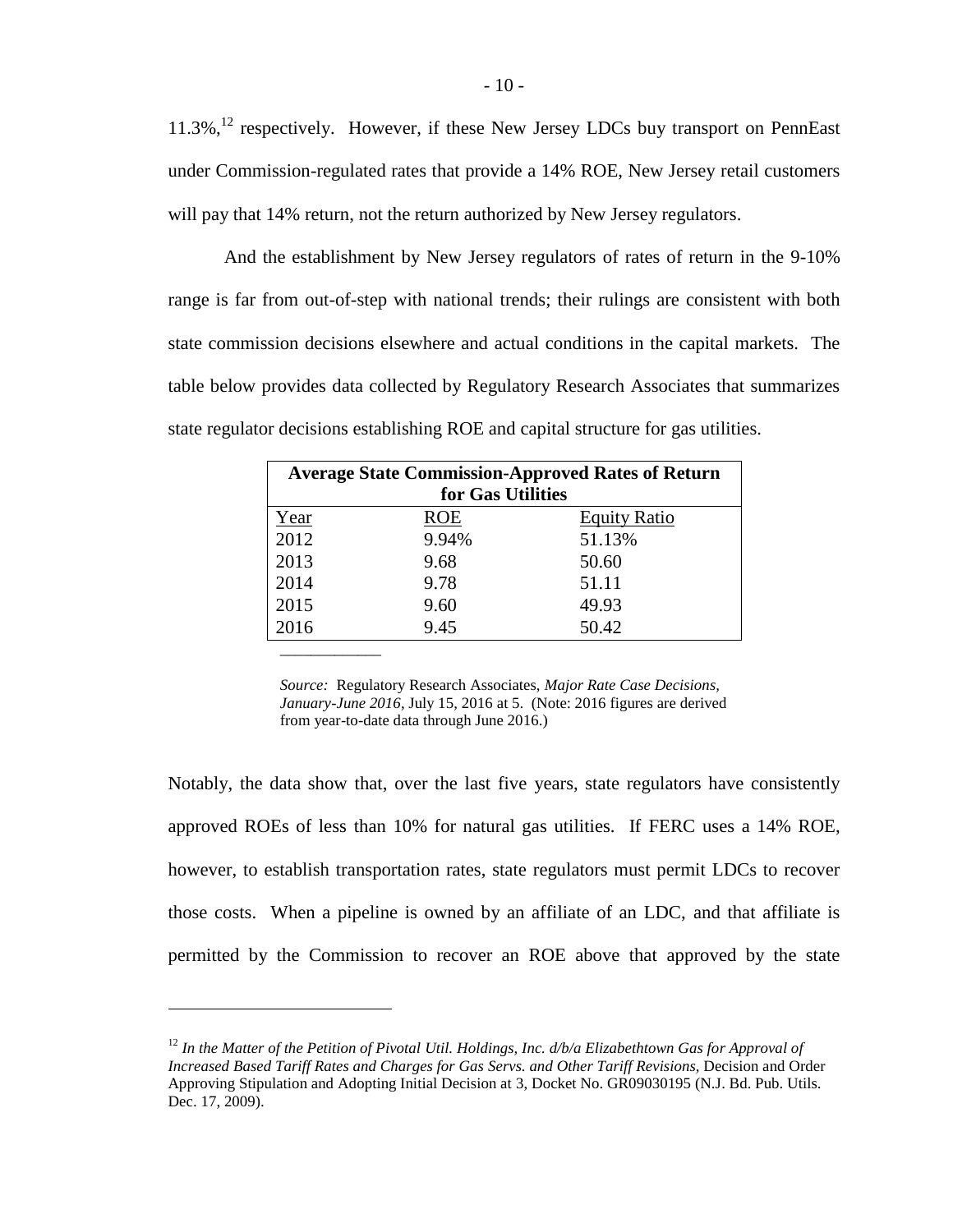regulator, the end result is that the parent of the affiliates receives the substantially higher return awarded by the Commission—the state commission decision notwithstanding.

> 2. The Commission should not reflexively award the Project a 14% ROE simply because other pipelines have been awarded 14% ROEs.

PennEast has provided no evidence or analysis that links the high ROE it seeks with the need to obtain investor capital to build the pipeline. To the contrary, the Project lacks the hallmarks that would justify assessing its risk as "extraordinary" as compared to other greenfield projects. Specifically, PennEast boasts that approximately 90% of the Project's transportation capacity has been subscribed.<sup>13</sup> The majority of the subscribed capacity consists of LDCs in New Jersey, Pennsylvania, and New York—meaning that it is subscribed by entities who are all but guaranteed to pay their bills. Moreover, even the non-LDC subscribers—predominantly electric power generators—have strong credit. Thus, there would seem to be little or no risk of either unsubscribed capacity or customer default.

PennEast's capital structure is conservative. As can be seen from the utility data compiled by Regulatory Research Associates in the table above, regulated gas utilities have consistently been required to maintain an equity ratio around 50% equity. In contrast, PennEast proposes to maintain an equity-heavy capital structure of 60% equity.<sup>14</sup> By comparison, the Commission has also awarded a 14% ROE in connection with proposed capital structures that included up to 75% debt,<sup>15</sup> but PennEast's proposed

<sup>&</sup>lt;sup>13</sup> Application at 10.

<sup>14</sup> *Id.* at 32.

<sup>15</sup> *Cross Bay Pipeline Co.*, 97 FERC ¶ 61,165, at 61,757-758 (2001), *vacated on other grounds*, 98 FERC ¶ 61,080 (2002) ("Cross Bay") (awarding a 14% ROE with a 25% equity and 75% debt).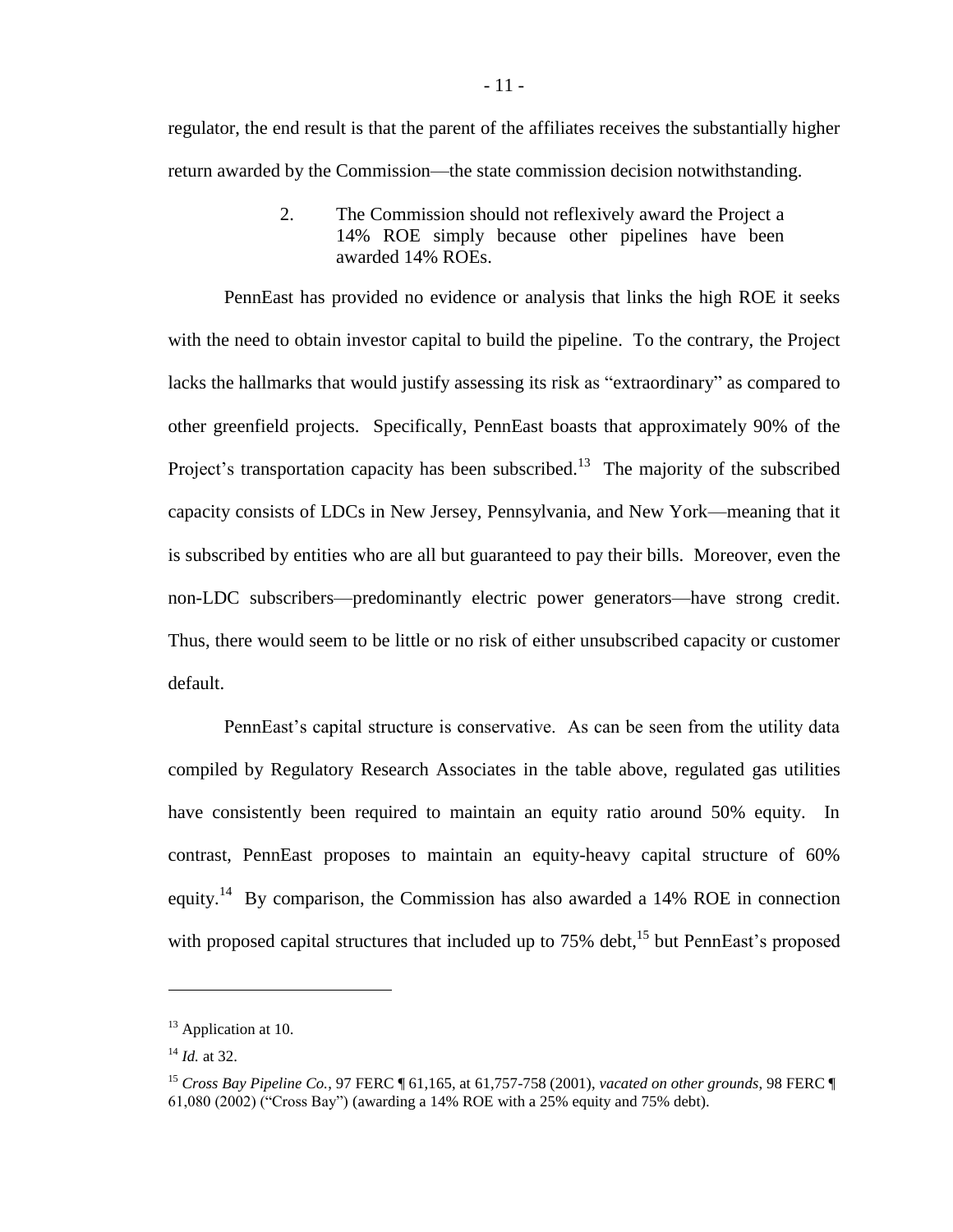60% equity capital structure is significantly less risky. Accordingly, the proposed capital structure does not justify PennEast's proposed 14% ROE.

Rather than justify its requested ROE through Project-specific substantive evidence, PennEast asserts that awarding the exorbitant ROE it seeks is simply a matter of "keeping up with the Joneses," noting that there are "[o]ther new greenfield pipelines with approved overall rates of return that equal the 14% return on equity that PennEast proposes here."<sup>16</sup> NJ Rate Counsel acknowledges that the Commission has awarded generous 14% rates of return to other greenfield pipelines in recent years. But in and of itself that does not justify a reflexive award of that same ROE, as the extant circumstances and those surrounding the first award of a 14% ROE are substantially different.

<span id="page-11-0"></span>The Commission began granting ROEs of  $14%$  nearly two decades ago,  $17$  though those ROEs were initially granted in connection with imputed capital structures consisting of as much as  $75\%$  debt and no less than  $50\%$  debt.<sup>18</sup> In the period since the Commission's 1997 *Alliance* decision, capital markets have changed significantly. The years since have included, *inter alia*, the "Great Recession," and the proliferation of

<sup>&</sup>lt;sup>16</sup> Application at 33.

<sup>17</sup> *See e.g.*, *Ruby Pipeline, L.L.C.*, 128 FERC ¶ 61,224, P 53 & n.54 (2009), *subsequent history omitted)* (citing *Mid-Atlantic Express, LLC*, 126 FERC ¶ 61,019, P 31 (2009), *vacated on other grounds*, 145 FERC ¶ 61,113 (2013) (capital structure of 70% debt); *MarkWest Pioneer, L.L.C.*, 125 FERC ¶ 61,165, P 27 (2008) ("the Commission has approved equity returns of up to 14 percent as long as the equity component of the capitalization is no more than 50 percent"); *Ingleside Energy Center, LLC*, 112 FERC ¶ 61,101, PP 32-33 (2005), *vacated on other grounds*, 136 FERC ¶ 61,114 (2011) (reducing the proposed 70% equity capital structure to 50%)). The Commission's award of a 14% ROE, provided the equity structure is less than 50%, goes back even further. *See e.g.*, *Cross Bay*, 97 FERC ¶ 61,165, at 61,757-758 (2001), *vacated on other grounds*, 98 FERC ¶ 61,080 (2002) (awarding a 14% ROE with a 25% equity and 75% debt); *Vector Pipeline L.P.*, 85 FERC ¶ 61,083 at 61,303 (1998), *subsequent history omitted* (awarding a 14.5% ROE); *Alliance Pipeline L.P.*, 80 FERC ¶ 61,149, at 61,592 (1997), *subsequent history omitted* (proposing a 12% base ROE with incentives enabling a maximum of 14% ROE).

<sup>18</sup> *See supra* note [17.](#page-11-0)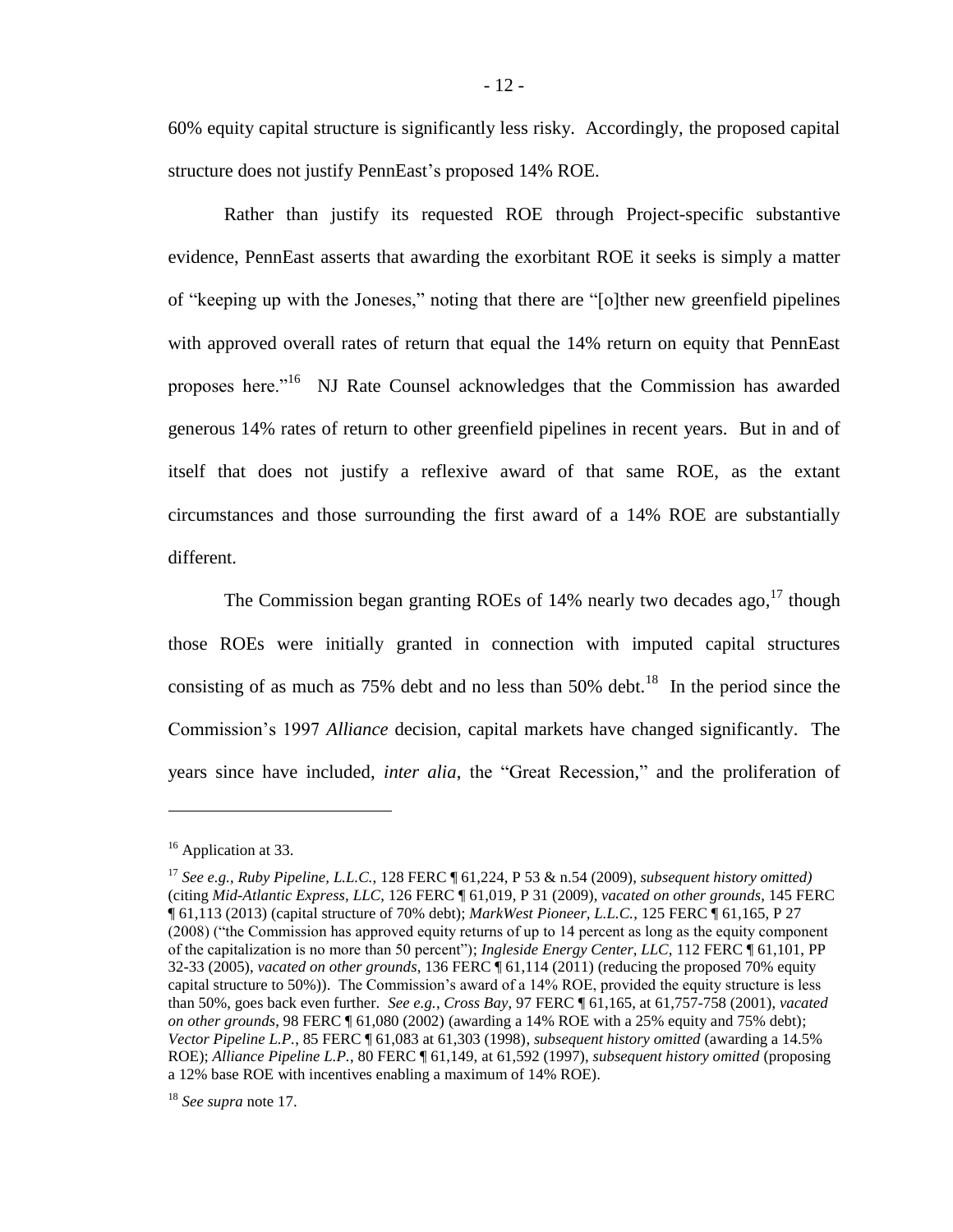hydraulic fracturing to recover previously inaccessible natural gas from substantial domestic shale gas reserves. Rather than approving facilities to import liquefied natural gas ("LNG"), the Commission is now approving facilities used for LNG exports. Given these seismic shifts in the facts on the ground, it is irrational to assume that the same return that was required in 1997 is appropriate now. There is no basis for the Commission approving a 14% ROE simply because earlier pipelines have received that ROE.

Present capital markets require much lower returns and investors no longer require the same returns that they required twenty years ago. While the median result of the Commission's Discounted Cash Flow analysis may not yield the appropriate ROE for a greenfield pipeline, it provides the measure of the return investors require. For example, although not a greenfield pipeline, the Commission recently ordered a new pipeline company to use the  $10.55\%$  ROE<sup>19</sup> that the Commission determined to be the just and reasonable ROE in *El Paso Natural Gas Co*., Opinion No. 528, 145 FERC 61,040, at P 642 (2013), *denying stay*, 145 FERC ¶ 63,107 (2013), *denying reconsideration*, 146 FERC ¶ 63,001 (2014), *reh'g denied*, Opinion No. 528-A, 154 FERC ¶ 61,120 (2016). If a 10.55% ROE provides a sufficient return for a start-up pipeline company, a 14% ROE is not required for a pipeline that claims a 90% subscription rate, largely by LDCs whose affiliates own the pipeline. As such, it would be arbitrary and capricious for the Commission to approve a 14% ROE for PennEast simply because it has awarded other pipelines such a return.

<sup>19</sup> *First ECA Midstream LLC*, 155 FERC ¶ 61,222, P 23 (2016).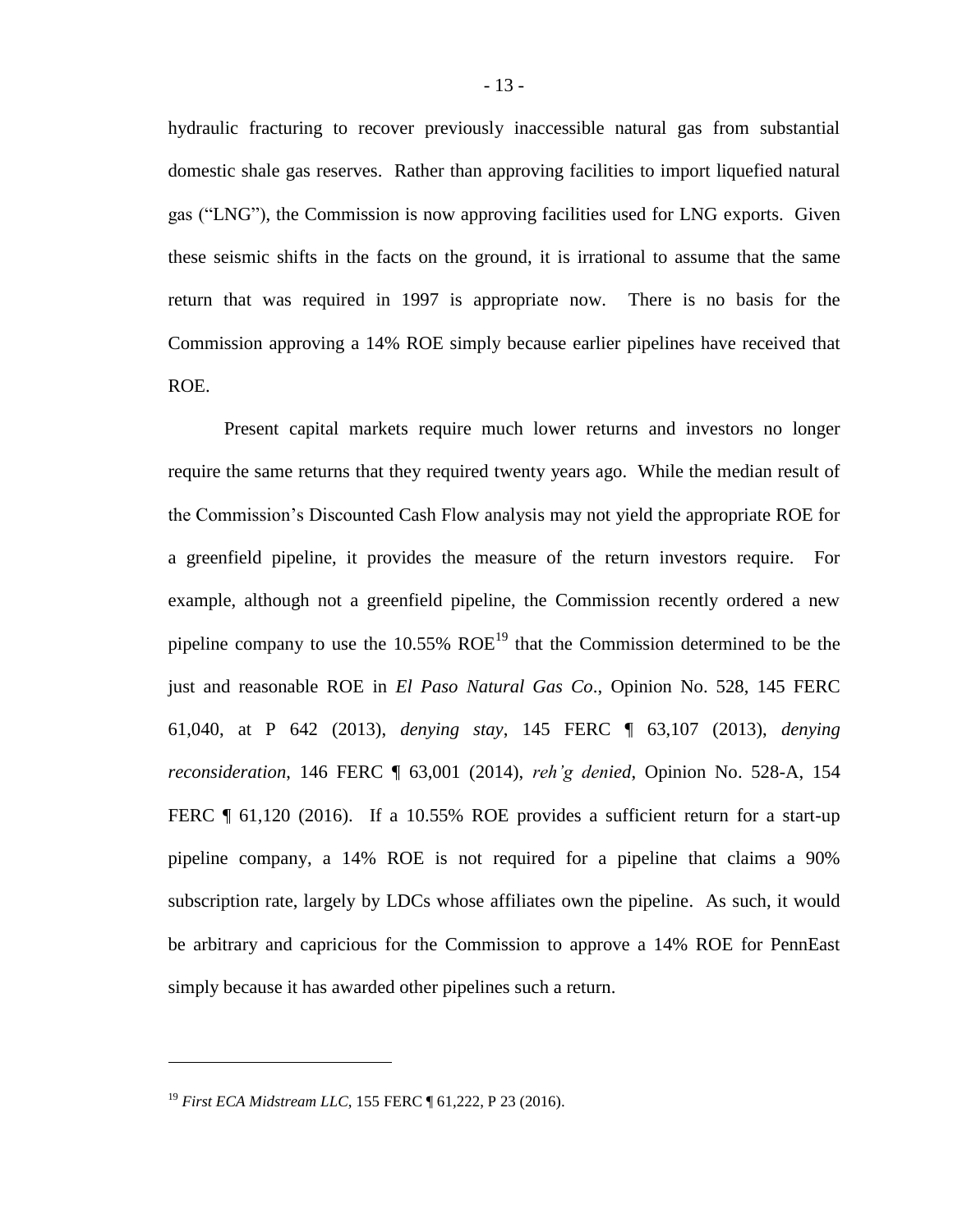3. PennEast should be limited to a 50% equity capital structure.

As noted above, the genesis of the Commission's award of 14% ROEs was in the context of capital structures that were heavily weighted with debt—as much as  $75\%$ .<sup>20</sup> The Commission reduced what it then deemed to be equity-heavy proposed capital structures to reflect that its prior approvals were for debt-heavy structures.<sup>21</sup> If the Commission determines—notwithstanding the significant changes in the capital markets and the natural gas industry over the last twenty years—that the Project requires a 14% ROE, then the Commission must also limit PennEast's capital structure to 50% equity.

## *C. PennEast's proposed 6.0% cost of debt is unsupported and excessive because it substantially exceeds the current market.*

PennEast has not supported its request for a 6.00% cost of debt, but points again to other pipelines filings that were certificated more than five years ago and involve different markets.<sup>22</sup> PennEast offers no objective evidence as to what the cost of debt will be for the Project.

The Commission, however, knows what interest rates utility bond issuances command. Moody's reports that the monthly trend of long-term utility bond rates, whether for "A" rated or "Baa" rated, has been down during 2016. According to Moody's, "A" rated bonds have declined from 4.27% in January to 3.57% in July. Even if PennEast bonds are considered to be nearly junk and rated at "Baa", a highly unlikely scenario given its ownership by affiliates of regulated utilities and which regulated

<sup>20</sup> *See supra* note [17.](#page-11-0)

<sup>21</sup> *Ingleside Energy Center, LLC*, 112 FERC ¶ 61,101, at PP 32-33 (2005), *vacated on other grounds*, 136 FERC ¶ 61,114 (2011) (reducing a proposed 70% equity structure to 50%).

<sup>&</sup>lt;sup>22</sup> Application at 32 & n. 21.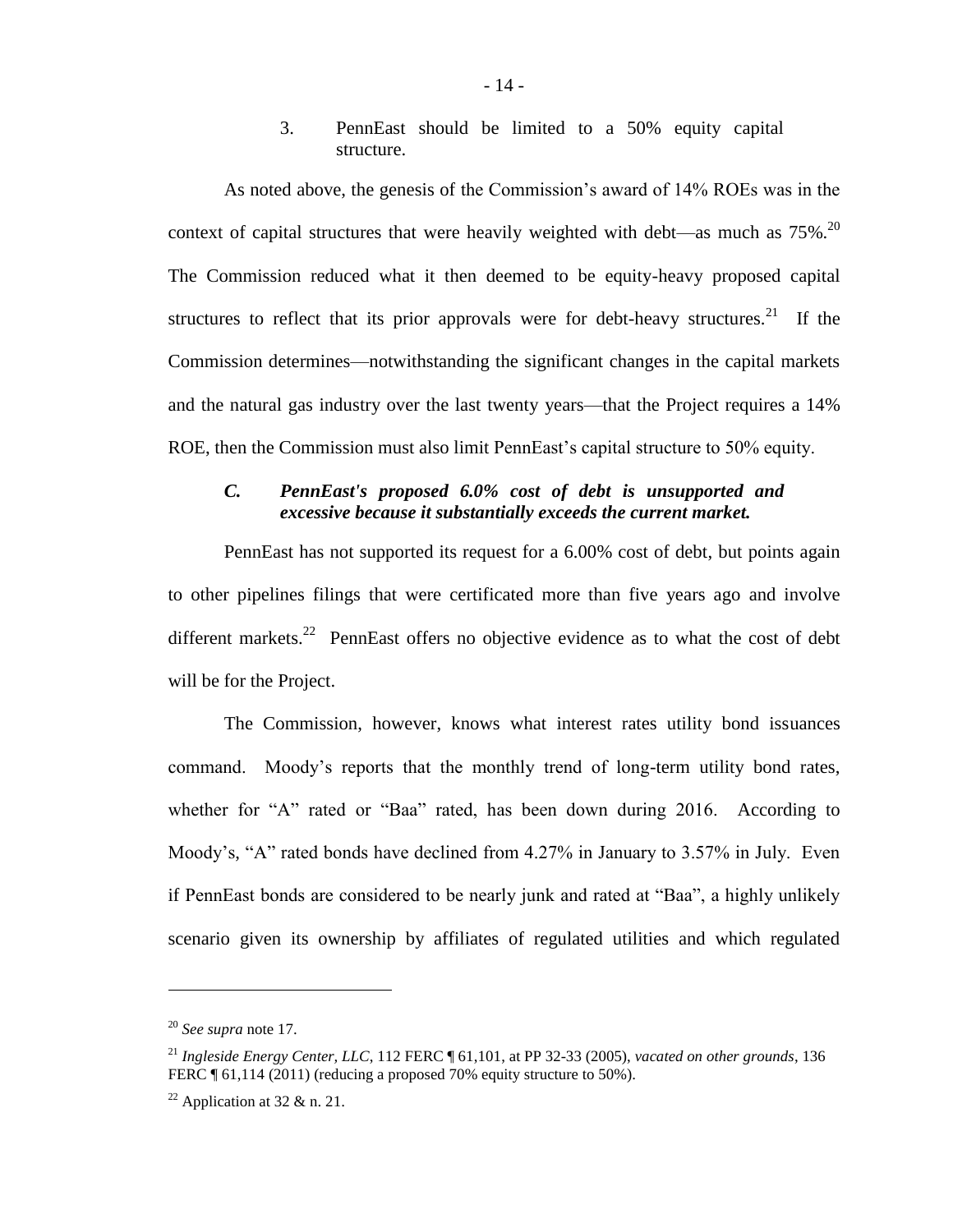utilities have signed precedent agreements reserving substantially all of the pipeline's capacity, Moody's reports that "Baa" bonds have declined from 5.49% in January to 4.16% in July. The table below provides the monthly data.

| Long-term Bond Yields in 2016 |       |                 |            |               |  |  |  |
|-------------------------------|-------|-----------------|------------|---------------|--|--|--|
|                               |       | Moody's Utility |            | U.S. Treasury |  |  |  |
| Month                         | A     | Baa             | $10$ -year | $30$ -year    |  |  |  |
| January                       | 4.27% | 5.49%           | 2.09%      | 2.86%         |  |  |  |
| February                      | 4.11  | 5.28            | 1.78       | 2.62          |  |  |  |
| March                         | 4.16  | 5.12            | 1.89       | 2.68          |  |  |  |
| April                         | 4.00  | 4.75            | 1.81       | 2.62          |  |  |  |
| May                           | 3.93  | 4.60            | 1.81       | 2.63          |  |  |  |
| June                          | 3.78  | 4.47            | 1.64       | 2.45          |  |  |  |
| July                          | 3.57  | 4.16            | 1.50       | 2.23          |  |  |  |
|                               |       |                 |            |               |  |  |  |

*Source:* Bd. of Governors of the Fed. Reserve Sys., *Selected Interest Rates (Daily) – H.15*[, https://www.federalreserve.gov/releases/h15/data.htm](https://www.federalreserve.gov/releases/h15/data.htm) (follow (1) "U.S. government securities," (2) "Treasury constant maturities," (3) "Nominal," (4) "10 year" and select "Monthly" hyperlink; then repeat these steps but replace "10-year" with "30-year" in step (4) (last visited Sept. 9, 2016); Moody's Bond Record, August 2016.

This table also illustrates the parallel decline in ten-year and thirty-year Treasury yields. Compared with this data, PennEast's assertion of a debt cost of 6.00% is substantially above market.

In a more recent decision, the Commission has imputed a much more realistic debt rate. In the *First ECA Midstream* proceeding, the pipeline requested—and the Commission accepted—an imputed debt rate of  $3\%$ <sup>23</sup> NJ Rate Counsel understands that this decision was issued after PennEast's application was filed, but urges the Commission

<sup>23</sup> *First ECA Midstream LLC*, 155 FERC ¶ 61,222, PP 22-23.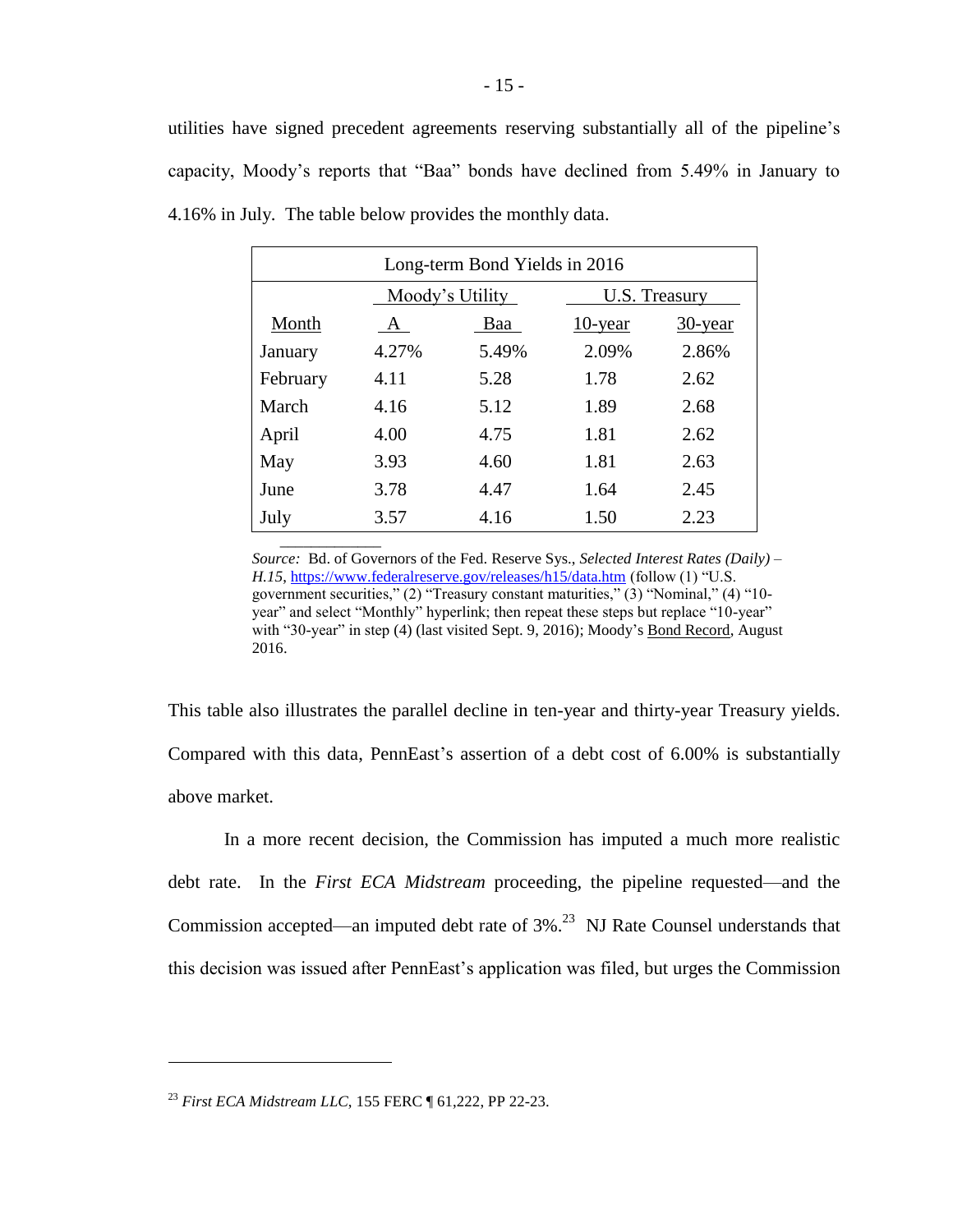not to ignore that PennEast's unsupported imputed cost of debt is double what the Commission has just accepted.

The Commission should recognize the reality of the financial market in which PennEast will issue its debt, and should impute a debt cost consistent with its recent precedent and consistent with actual debt market rates.

## **III. CONCLUSION**

NJ Rate Counsel respectfully requests that the Commission take the forgoing comments and the accompanying Dismukes Affidavit into consideration in determining the actions that should be taken concerning PennEast's request for authorization to construct and operate the Project.

Respectfully submitted,

*/s/ Scott H. Strauss*

Scott H. Strauss Stephen C. Pearson Amber L. Martin

Attorneys for New Jersey Division of Rate Counsel

Law Offices of: Spiegel & McDiarmid LLP 1875 Eye Street, NW Suite 700 Washington, DC 20006 (202) 879-4000

September 12, 2016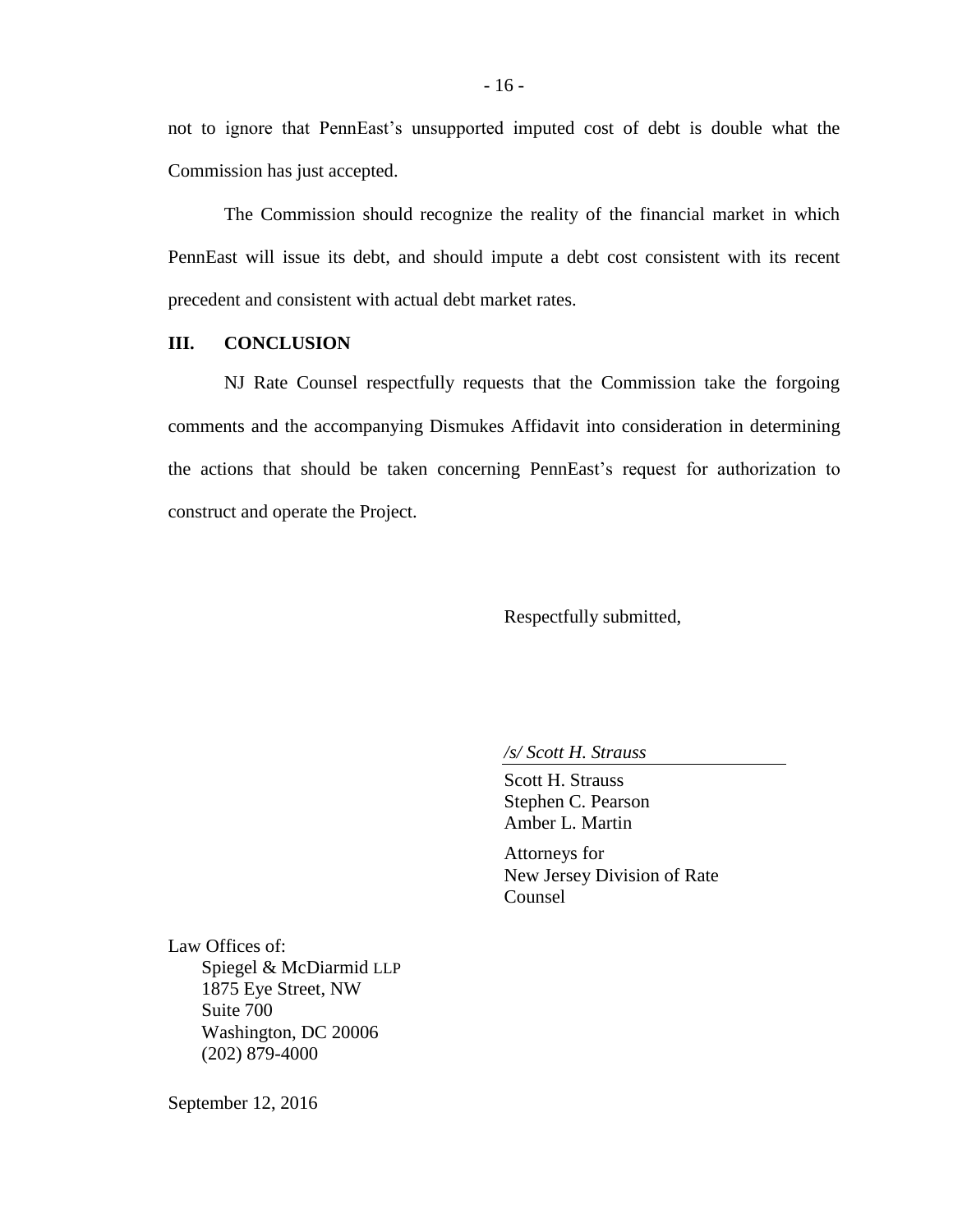#### CERTIFICATE OF SERVICE

I hereby certify that I have this day caused the foregoing document to be served upon each person designated on the official service list compiled by the Secretary in this proceeding.

Dated on this 12th day of September, 2016.

*/s/ Amber L. Martin*

Amber L. Martin

Law Offices of: Spiegel & McDiarmid LLP 1875 Eye Street, NW Suite 700 Washington, DC 20006 (202) 879-4000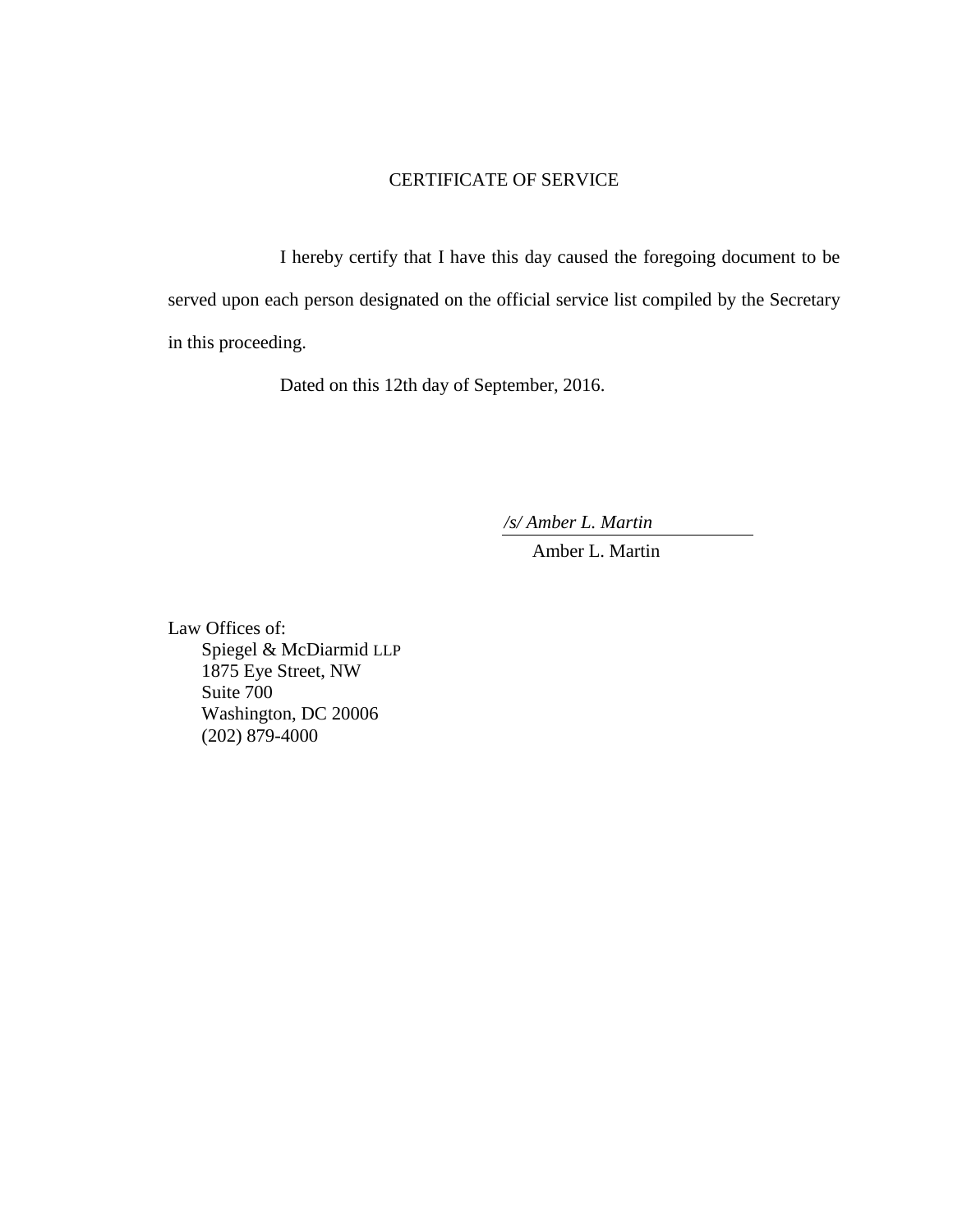## UNITED STATES OF AMERICA BEFORE THE FEDERAL ENERGY REGULATORY COMMISSION

) ) )

PennEast Pipeline Company, LLC ) Docket No. Docket No. CP15-558-000

**AFFIDAVIT OF DAVID E. DISMUKES, PH.D.**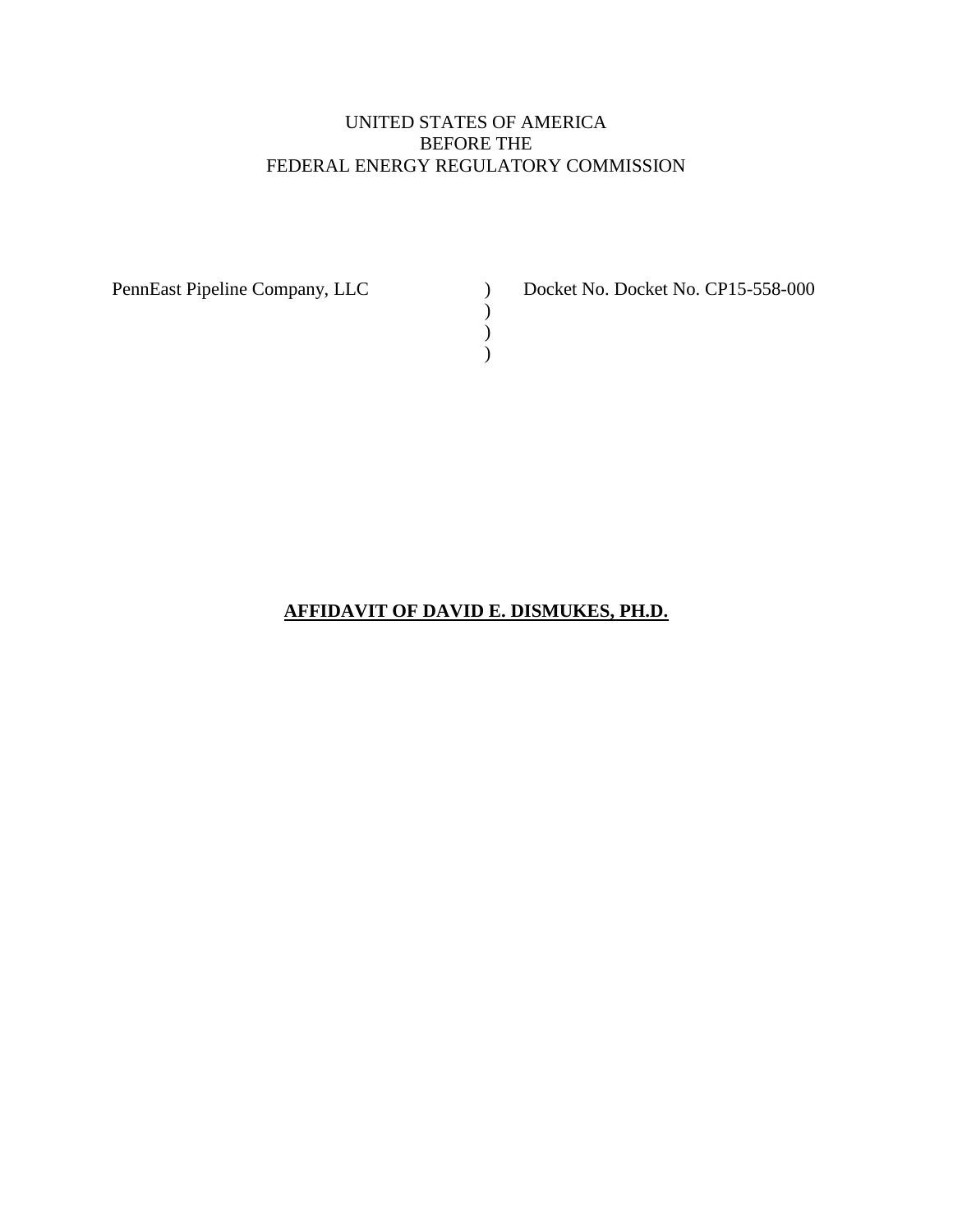#### **I. Introduction**

1. My name is David E. Dismukes. My business address is 5800 One Perkins Place Drive, Suite 5-F, Baton Rouge, Louisiana, 70808. I am a Consulting Economist with Acadian Consulting Group ("ACG"), a research and consulting firm that specializes in the analysis of regulatory, economic, financial, accounting, and public policy issues associated with energy and infrastructure industries. ACG is a Louisiana-registered partnership, formed in 1995, and is located in Baton Rouge, Louisiana.

2. I hold both M.S. and Ph.D. degrees in economics from Florida State University. Over the past twenty-eight years, I have been actively involved in research, government service, and consulting involving energy and infrastructure industries. My professional experience includes the examination of economic, statistical, and public policy issues in regulated and energy industries.

3. I have participated in over 300 regulatory proceedings in twenty-five states and have prepared expert witness testimony, reports, and affidavits in Arkansas, Arizona, Colorado, Delaware, Florida, Indiana, Illinois, Kansas, Louisiana, Maine, Maryland, Massachusetts, Michigan, Mississippi, Missouri, Nebraska, Nevada, New Jersey, Ohio, South Carolina, Tennessee, Texas, Utah, Vermont, Washington, the District of Columbia, and before the Federal Energy Regulatory Commission ("FERC"). I have also testified before the U.S. Congress and various state legislatures.

4. In addition to my consulting work, I serve as a Professor, Executive Director, and Director of Policy Analysis at the Center for Energy Studies, Louisiana State University ("LSU"). I am also a full Professor in the College of the Coast and the Environment where I serve on the faculty of the Department of Environmental Sciences and as the Director of the

1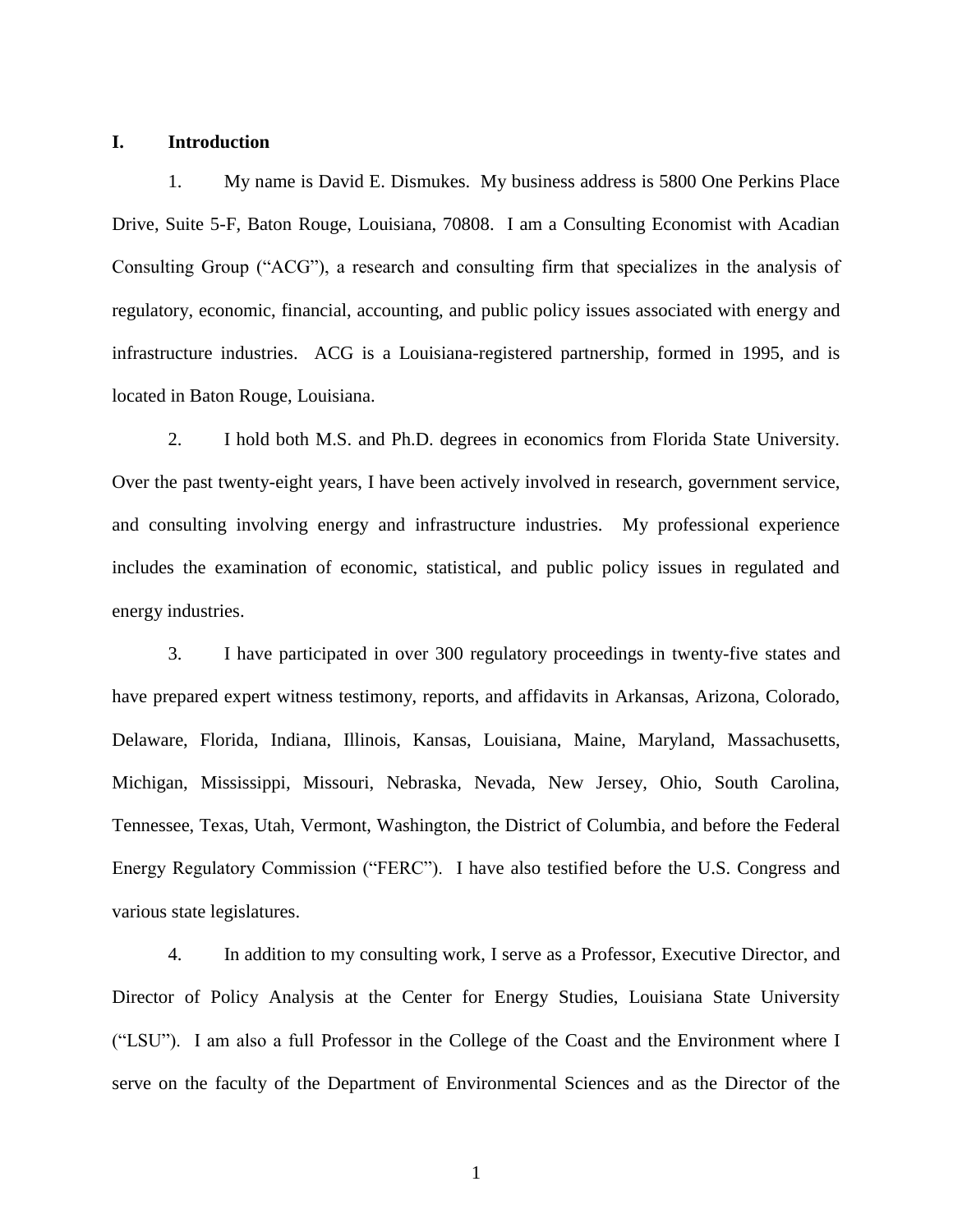Coastal Marine Institute. I am also an Adjunct Professor in the E.J. Ourso College of Business Administration and I am a full member of the LSU Graduate Faculty.

5. I have published over 200 articles, professional papers, reports, book chapters, books, and manuscripts on energy and infrastructure industries. My professional research experience includes the analysis of a wide range of issues related to regulated energy companies, particularly electric and natural gas utilities. This research includes the examination of resource planning issues, power and natural gas market restructuring, ratemaking and cost recovery issues, power plant efficiency, multi-area dispatch modeling issues, ratemaking and cost of service modeling, and the integration of environmental considerations on utility operations.

6. A copy of my academic vitae has been provided as Attachment 1 to this affidavit and includes a list of my professional employment positions, publications, technical reports, presentations, and expert reports, testimonies, and affidavits.

7. I have worked as an advisor or consultant to the New Jersey Division of Rate Counsel ("NJ Rate Counsel") for over 10 years. My work has primarily been associated with advising NJ Rate Counsel on a variety of ratemaking, public policy, infrastructure, and energy market issues. I have specifically worked on a number of natural gas policy, ratemaking, natural gas infrastructure replacement and resiliency, and natural gas procurement issues associated with New Jersey's investor-owned natural gas utilities.

8. I have reviewed the peak day requirements for three New Jersey Local Distribution Companies ("LDCs"): Public Service Electric & Gas Company ("PSE&G"); South Jersey Gas Company ("SJG"); and Elizabethtown Gas Company ("Elizabethtown"), as well as three Pennsylvania LDCs: UGI Utilities; UGI Central Penn Gas; and PECO.<sup>1</sup> These LDCs serve

<sup>&</sup>lt;sup>1</sup> The relevant data for New Jersey's fourth LDC, New Jersey Natural Gas, was unavailable and therefore not included in this analysis.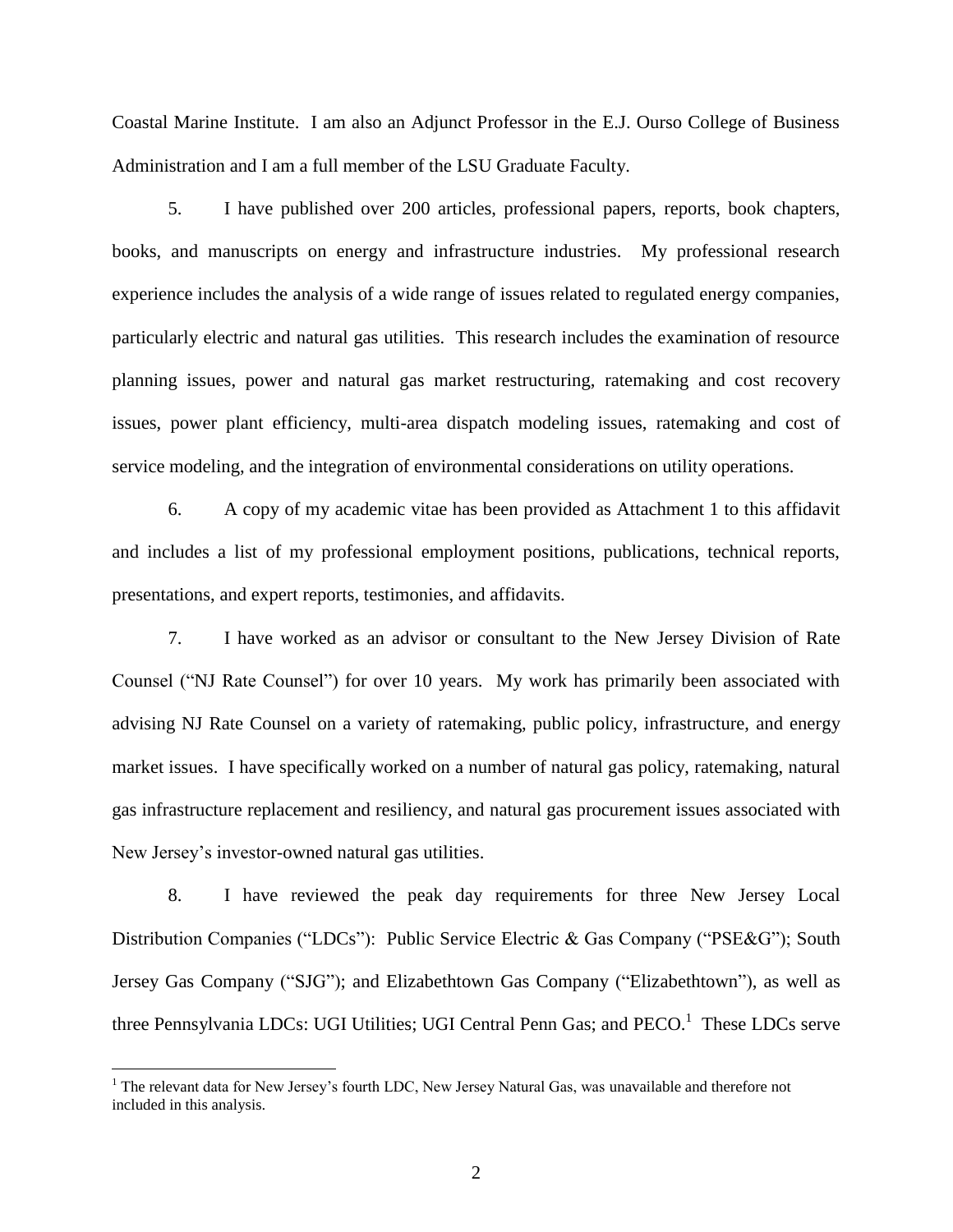customers located in and around the PennEast facilities and, if the PennEast Pipeline is built, can be expected to be target customers of the Project.

9. For natural gas LDCs, a peak day is the highest 24-hour usage of natural gas during a year, and (for LDCs located in the Northeast) typically occurs during the winter heating season. LDCs use peak day requirement projections for planning purposes to ensure that enough supply capacity is available to meet demand and maintain reliable service to firm customers on the coldest days of the year. Because LDCs must be able to maintain firm deliveries of natural gas to retail customers on even the coldest day of winter, even if that coldest day reaches historically low temperatures, the peak day requirement is necessarily very conservative.

10. I have analyzed the forecasted peak day requirements of PSE&G, SJG, Elizabethtown, UGI Utilities, UGI Central Penn Gas, and PECO through 2020. A forecast through 2020 may seem to be a short period given the time necessary to permit, construct, and place an interstate pipeline in service. However, the 2020 forecast is appropriate because it reflects a reasonable time period in which an LDC could identify and procure capacity resource needs and alternatives. The peak day forecasts I examined show that these LDCs have stable loads with little forecasted growth. At this time, there is no evidence to suggest that these LDCs will experience any sudden or dramatic changes in these usage trends beyond 2020.

11. I have also reviewed the means by which PSE&G, SJG, Elizabethtown, UGI Utilities, UGI Central Penn Gas, and PECO presently serve their peak day requirements. This information is included in a series of 2016 filings made by each of these LDCs before their respective state regulators.<sup>2</sup> Through a mix of firm capacity on existing interstate pipelines,

<sup>2</sup> See, *In the Matter of Pub. Serv. Elec. & Gas Co.'s 2016/2017 Annual BGSS Commodity Charge Filing for its Residential Gas Customers Under its Periodic Pricing Mechanism and for Changes in its Balancing Charge*, Docket No. GR16060486 (N.J. Bd. Pub. Utils.); *In The Matter of The Petition of S. Jersey Gas Co. to Revise the Level of its Basic Gas Supply Service ("BGSS") Charge and to Revise the Level of its Conservation Incentive*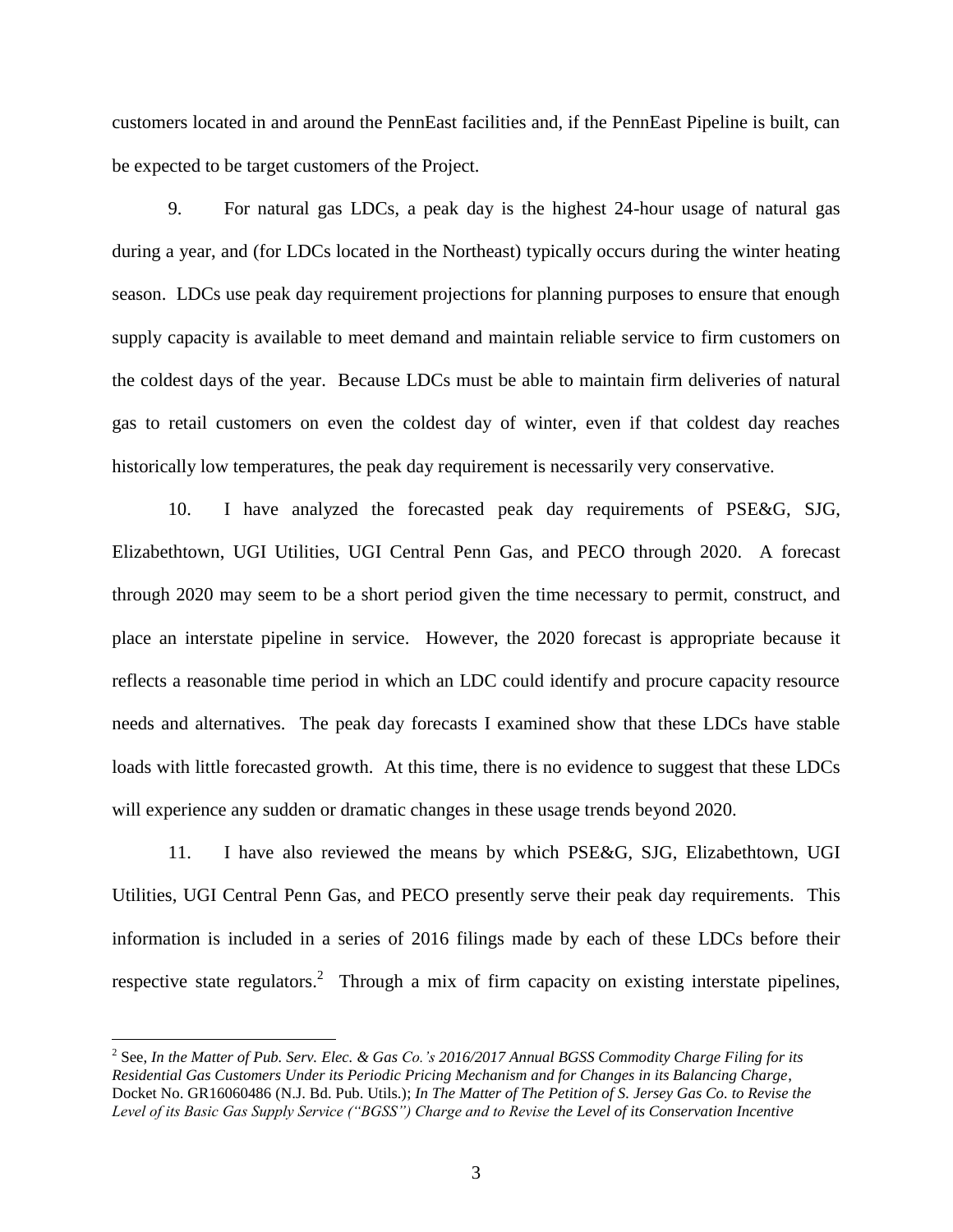seasonal storage and liquefied natural gas ("LNG") supplies, each LDC has natural gas supply service that is at or nearly at 100 percent of that LDC's peak day requirement through 2020. I have not seen any evidence at this point suggesting that a continuation of each of the LDCs existing natural gas supply resources will become a challenge after 2020.

12. In the table below, I summarize my analysis of the state regulatory filings by PSE&G, South Jersey Gas, Elizabethtown Gas, UGI Utilities, UGI Penn, and PECO:

|               | <b>PSE&amp;G</b>                                    |                                   |                                   | <b>South Jersey Gas</b>                                  |                                      |                     | <b>Elizabethtown Gas</b>                                               |                                   |                            |
|---------------|-----------------------------------------------------|-----------------------------------|-----------------------------------|----------------------------------------------------------|--------------------------------------|---------------------|------------------------------------------------------------------------|-----------------------------------|----------------------------|
|               | <b>Peak Dav</b><br>Requirement<br>(Dth) ----------- | <b>Total Gas</b><br><b>Supply</b> | <b>Percent</b><br>of Total<br>(%) | Peak Day<br>Requirement<br>$\cdots$ (Dth) ---------- (%) | <b>Total Gas</b><br><b>Supply</b>    | Percent<br>of Total | <b>Peak Day</b><br><b>Requirement</b><br>----------- (Dth) ----------- | <b>Total Gas</b><br><b>Supply</b> | Percent<br>of Total<br>(%) |
| $2015 - 2016$ | 3,075,400                                           | 3,072,400                         | 100%                              | n.a.                                                     | n.a.                                 | n.a.                | 189,820                                                                | 397,820                           | 210%                       |
| $2016 - 2017$ | 3,089,600                                           | 3,074,500                         | 100%                              | 512,891                                                  | 554,755                              | 108%                | 285,070                                                                | 402,610                           | 141%                       |
| $2017 - 2018$ | 3,113,200                                           | 3,075,900                         | 99%                               | 520,555                                                  | 564,755                              | 108%                | 288,440                                                                | 423,890                           | 147%                       |
| $2018 - 2019$ | 3,141,000                                           | 3,078,500                         | 98%                               | 528,351                                                  | 564,755                              | 107%                | n.a.                                                                   | n.a.                              | n.a.                       |
| 2019 - 2020   | 3,181,100                                           | 3,079,900                         | 97%                               | 536,280                                                  | 564,755                              | 105%                | n.a.                                                                   | n.a.                              | n.a.                       |
|               | <b>UGI Utilities</b>                                |                                   |                                   | <b>UGI Penn</b>                                          |                                      |                     | <b>PECO</b>                                                            |                                   |                            |
|               | <b>Peak Dav</b>                                     | <b>Total Gas</b>                  | Percent                           | Peak Day                                                 | <b>Total Gas</b>                     | Percent             | <b>Peak Day</b>                                                        | <b>Total Gas</b>                  | Percent                    |
|               | Requirement                                         | <b>Supply</b>                     | of Total                          | Requirement                                              | <b>Supply</b>                        | of Total            | Requirement                                                            | <b>Supply</b>                     | of Total                   |
|               | ----------- (Dth) ----------- $(\frac{9}{6})$       |                                   | $\cdots$ (Dth) ---------- (%)     |                                                          | ----------- (Dth) -----------<br>(%) |                     |                                                                        |                                   |                            |
| $2015 - 2016$ | n.a.                                                | n.a.                              | n.a.                              | n.a.                                                     | n.a.                                 | n.a.                | n.a.                                                                   | n.a.                              | n.a.                       |
| $2016 - 2017$ | 827,320                                             | 812,343                           | 98%                               | 208,303                                                  | 208,303                              | 100%                | 802,834                                                                | 720,017                           | 90%                        |
| $2017 - 2018$ | 844,804                                             | 828,120                           | 98%                               | 209,752                                                  | 209,187                              | 100%                | n.a.                                                                   | n.a.                              | n.a.                       |
| $2018 - 2019$ | 862,288                                             | 843,288                           | 98%                               | 211,201                                                  | 209,957                              | 99%                 | n.a.                                                                   | n.a.                              | n.a.                       |
| $2019 - 2020$ | 879,772                                             | 858,456                           | 98%                               | 212,650                                                  | 210.727                              | 99%                 | n.a.                                                                   | n.a.                              | n.a.                       |

**Table 1. LDC Forecast Peak Day Requirement and Total Natural Gas Supply**

13. I have also prepared a chart based on information compiled by industry consultants showing the average annual utilization of existing interstate natural gas pipelines that have historically transported natural gas to New Jersey, including Tennessee Gas Pipeline ("Tennessee"), Transcontinental Gas Pipeline ("Transco"), and Texas Eastern Transmission

*Program ("CIP") Charges for the Year Ending Sept. 30, 2017*, Docket No. GR16060483 (N.J. Bd. Pub. Utils.); *In The Matter of The Petition Of Pivotal Utility Holdings, Inc. d/b/a Elizabethtown Gas To Review Its Periodic Basic Gas Supply Serv. Rate*, Docket No. GR16060485 (N.J. Bd. Pub. Utils.); *In Re: UGI Utilities, Inc. 1307(f) Annual Purchased Gas Cost Filing 2016*, Docket No. R-2016-2543309 (Pa. Pub. Util. Comm'n); *In Re: UGI Penn Gas, Inc. 1307(f) Annual Purchased Gas Cost Filing 2016*, Docket No. R-2016-2543311 (Pa. Pub. Util. Comm'n); and *In Re: PECO Purchased Gas Cost No. 33 Filing Effective Dec. 1, 2016*, Docket No. R-2016-2545925 (Pa. Pub. Util. Comm'n).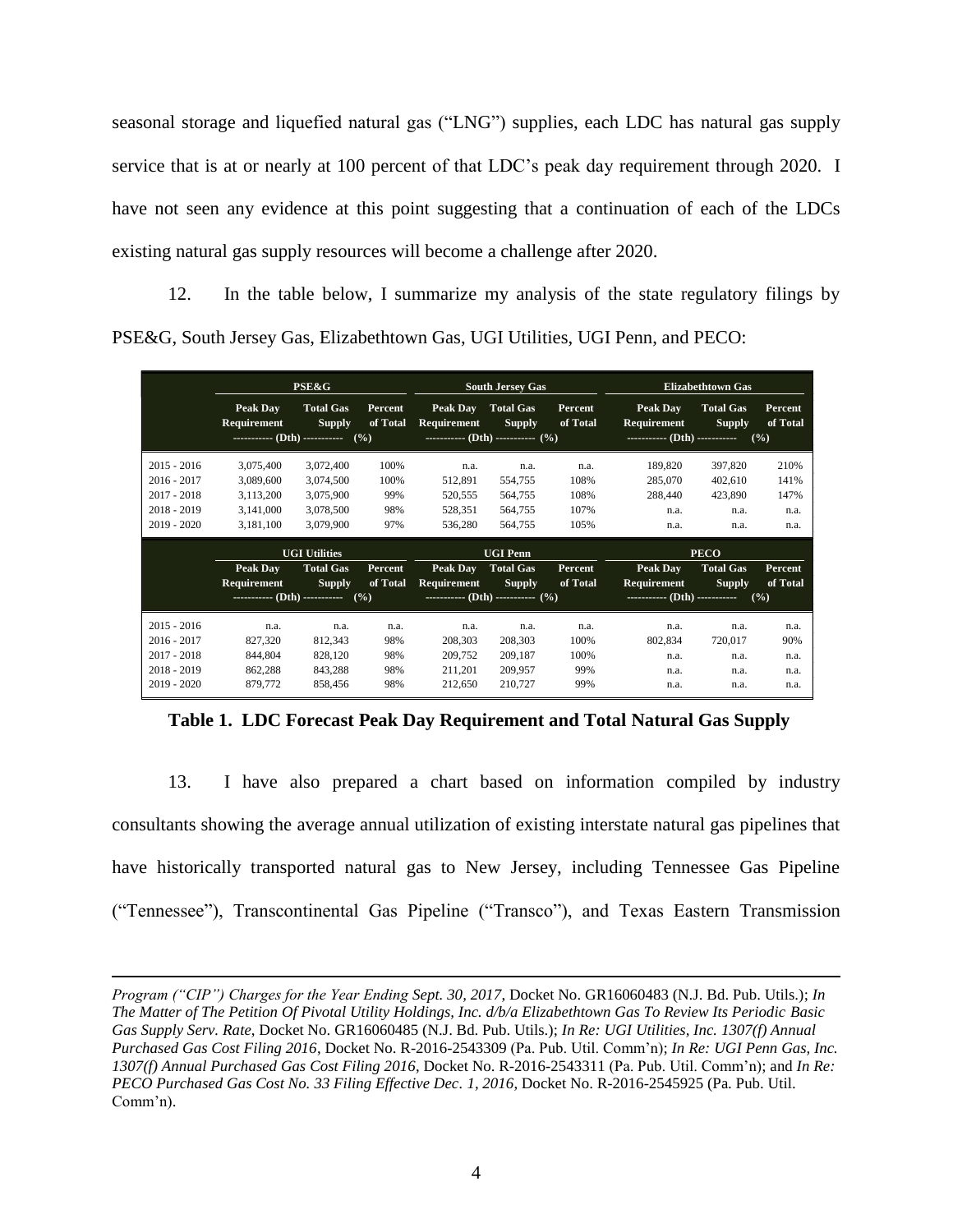System ("Texas Eastern"). Specifically, the data shown below are culled from a 2013 Black & Veatch publication entitled, "Has Emerging Natural Gas Shale Production Affected Financial Performances of Interstate Pipelines? $1^{3}$  The data show that the annual average utilization rates of these pipelines has significantly declined over the past few years.



**Figure 1. Average Annual Utilization of Natural Gas Transportation Pipelines**

14. While Tennessee, Transco, and Texas Eastern have historically transported natural gas from the Gulf Coast region, each of these pipelines has interconnections with other pipelines that directly serve the shale gas regions that supply much of the natural gas used in the Mid-Atlantic region.

<sup>3</sup> The publication is available at: Denny Yeung, Black & Veatch, *Has Emerging Natural Gas Shale Production Affected Financial Performances of Interstate Pipelines?* (2013) [http://bv.com/energy-strategies-report/august-2013](http://bv.com/energy-strategies-report/august-2013-issue/has-emerging-natural-gas-shale-production-affected-financial-performances-of-interstate-pipelines) [issue/has-emerging-natural-gas-shale-production-affected-financial-performances-of-interstate-pipelines.](http://bv.com/energy-strategies-report/august-2013-issue/has-emerging-natural-gas-shale-production-affected-financial-performances-of-interstate-pipelines)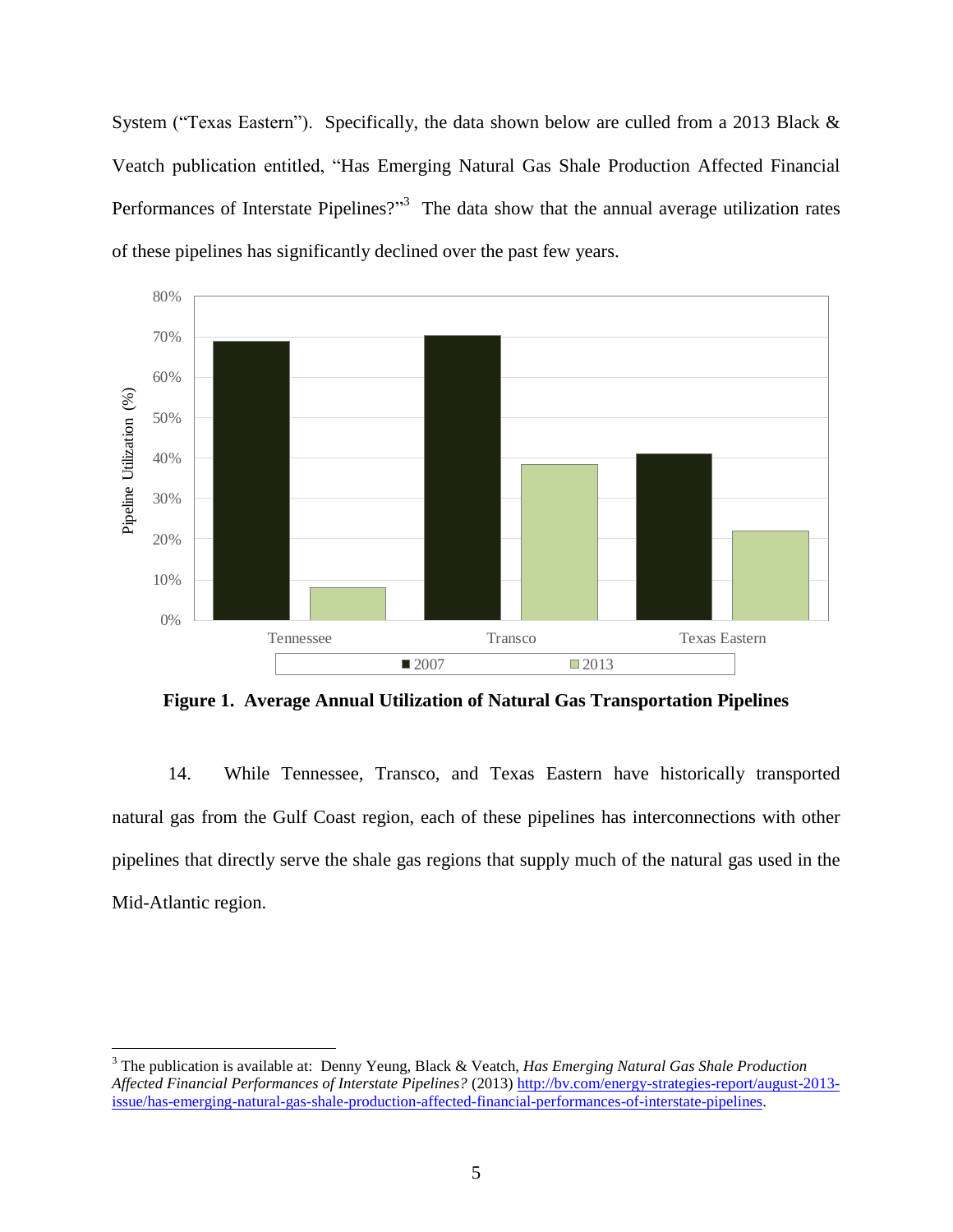15. My review of state regulatory filings has also revealed that PSE&G has turned back 145,000 Dth/d of firm capacity in the past year.<sup>4</sup> Not only is this firm capacity now available to other LDCs, but it also demonstrates that the region currently has adequate alternative means to obtain natural gas supply. In my experience, an LDC that is concerned about its ability to access gas supplies does not turn back such substantial capacity.

<sup>4</sup> PSE&G, Initial Filing Motion, Supporting Testimony and Tariff Modifications at Item 18, §3, *In the Matter of Pub. Serv. Elec. & Gas Co.'s 2016/2017 Annual BGSS Commodity Charge Filing for its Residential Gas Customers Under its Periodic Pricing Mechanism and for Changes in its Balancing Charge,* Docket No. GR16060486 (N.J. Bd. Pub. Utils. June 1, 2016).